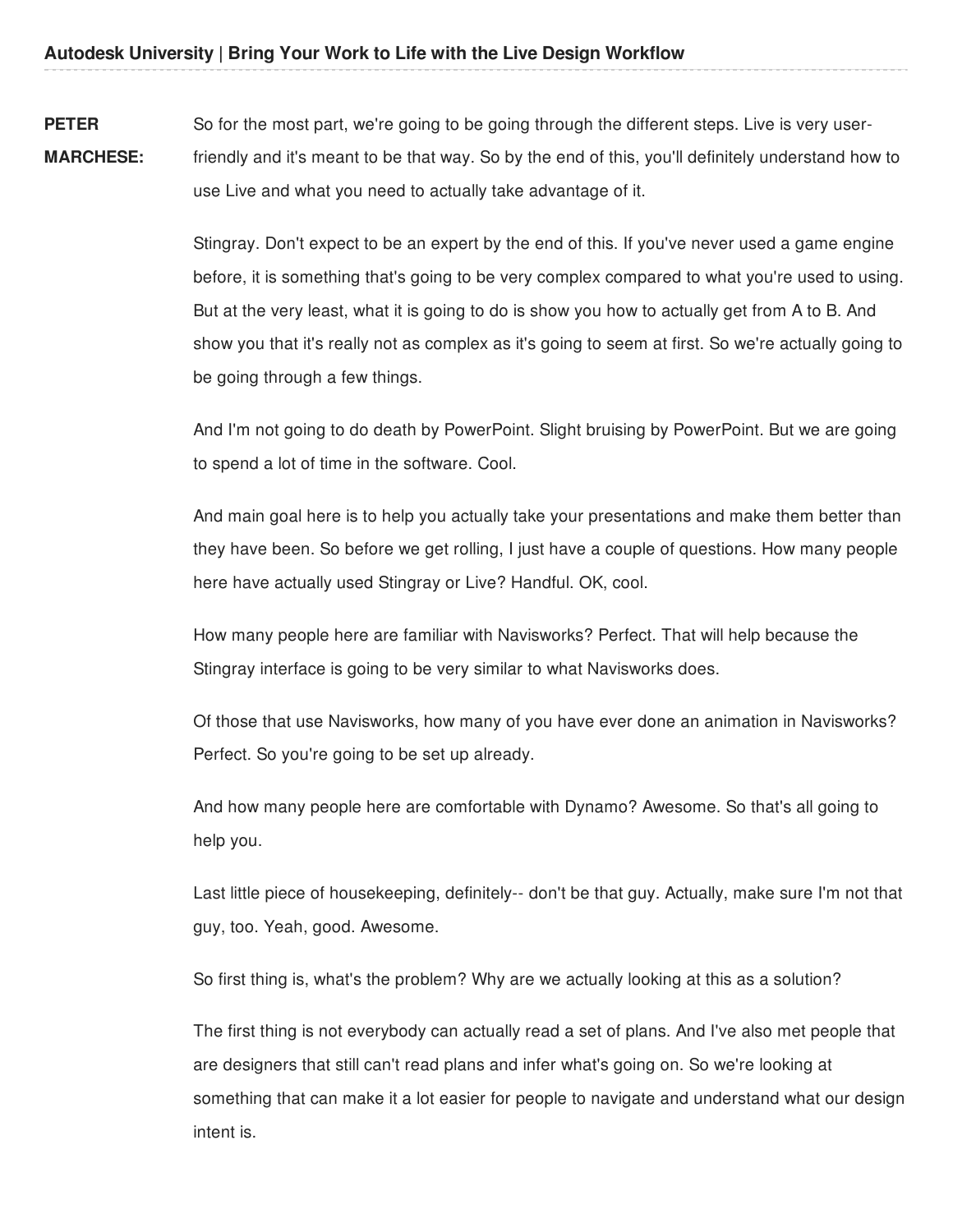So when you look at a floor plan, I don't necessarily get an idea of maybe materials. I don't get an idea of depth, or size, or anything. And because most of the stuff that we do now is in 3D, that helps out a lot. But it doesn't always read everything.

And most of the tools that we use-- whether it's Revit, Navis, or Max, we can very easily create walkthroughs.

The problem that you run into if you're doing an actual walkthrough is that you typically are on Rails. So if I'm doing this, I'm going where somebody else told me to go. I'm phasing through doors unless I'm doing it in Max or maybe Navisworks.

I see something interesting like the red doors and I want to go through that, but I can't because I'm going through this. And then I'll see something like floating in space and I have no idea what that is. And I want to go back and click on it and get the information, but I can't. I'm kind of trapped into whatever the path or flow is that somebody else determined.

So the benefit of looking at these kind of tools is that it's free. If you want to actually create a walkthrough, you can do that.

But if I want to go where I want to go, if I want to actually interact with the space at my pace and the way that I'd like to do so, that's one of the really beneficial pieces of these tools. It allows me to go where I feel I want to go. Cool.

So now in terms of solutions to this, there's already a bunch of them out there. And they all have different pros and cons, like anything would do.

If the goal is to just go from Revit into something that is going to give me 3D views that I can navigate, these are some that are really good. And I've used all of them. And I do like all of them.

The problem with that is if I want to take it further. So I go from Revit. I go in there. I can navigate. It's great either as a designer or just to show somebody something. But if I want to embellish that, if I want to add to that, I want to create animations that start moving things or phasing from maybe option A to option B, I can't. But if that's what I really want, then I can start looking at different game engines.

And the game engines are great because they really allow me to do just about anything I want. The problem with most of them that are out there is that if I'm trying to go from Revit into the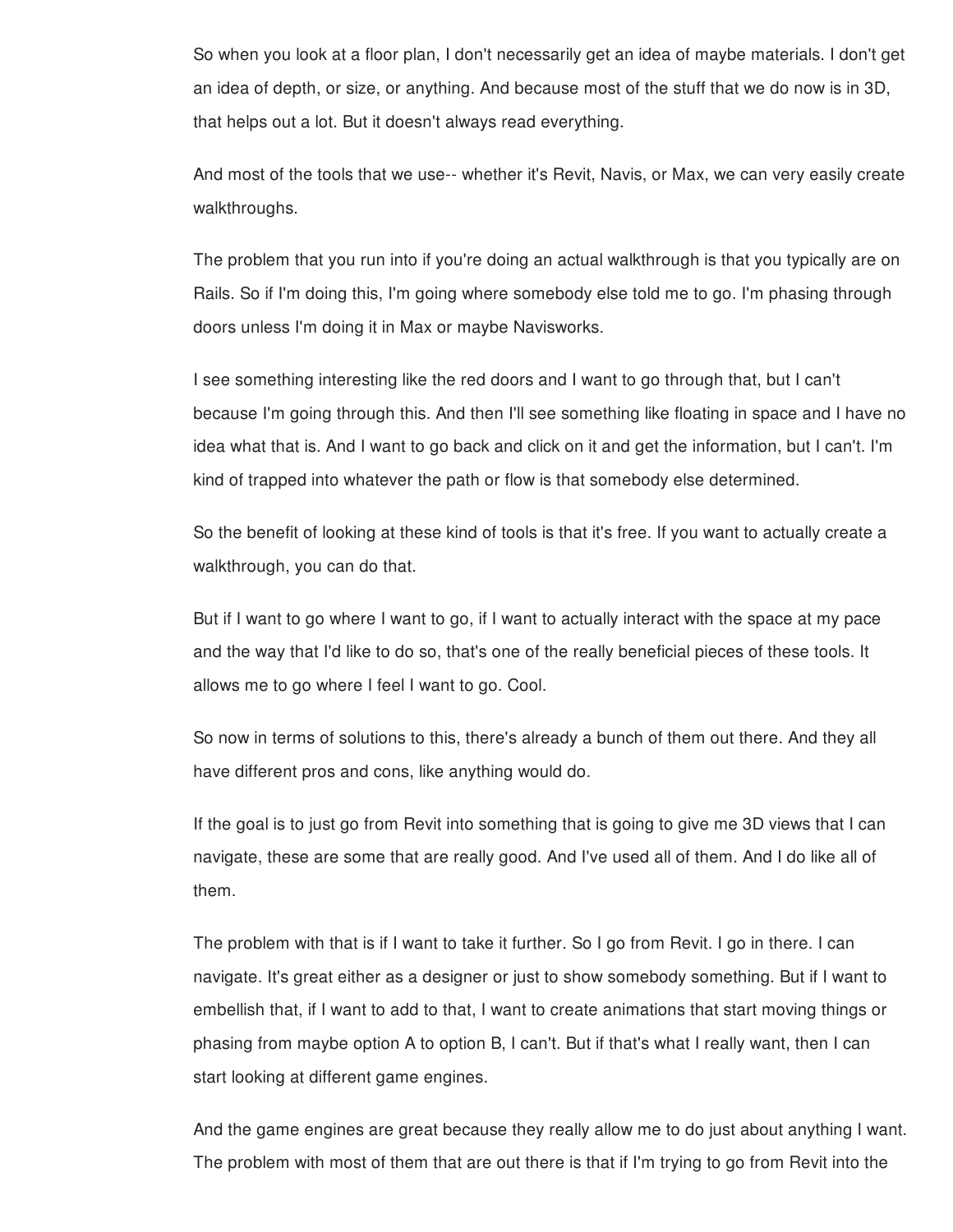game engine, I export to FBX. I bring it in. And I end up with a big white model.

So for some things, it's not that big of a deal. If I'm really comfortable with Max, I can send from Revit to Max and start baking stuff. I can then try to bring that in and hope everything goes in OK. Or I can spend a lot of time sitting here and applying the materials over and over again inside the game engine. It works.

The only problem with that is now I'm actually doing this over and over again. Projects aren't static. I'm consistently making changes. I'm consistently updating things. So the workflow can be a little bit problematic.

Most people here that actually use Revit probably have seen this many times. It's why we're moving away from CAD. We're trying to get away from that sawtooth. At every different phase of the project, I don't want to have to rebuild all my work. I just want to continuously go with that. That's part of the beneficial-- sorry, part of the benefit of actually moving to something like Live or Stingray. So the workflow is actually going to be a lot more comfortable and a lot smoother.

Because rather than saying, OK, if I want to do this, I'm over here. But if I want to do something like that, I got to back up and then start over again and go that way. So it's a little bit more cyclical.

So far so good? No one's asleep yet? Awesome. Cool.

So big idea is, how do we bring our creations to life? So after conferring with the Frankenstein architects, we tried a few things that voided a few warranties. Nothing actually worked on that. But the big thing is the Live Design Workflow. So most people have probably seen that logo swirling around.

What we're starting with here is Revit. So if you wanted to use other programs, those will work fine in getting it to Stingray. Currently, Live only works with Revit.

Now from there, if I want to actually take advantage of Live, I'm going to be setting my Revit model to the cloud. Inside the cloud, it's going to be running different scripts. It's going to be processing it. It's going to be baking all the materials as well as including the information inside the object. And then there, it will automatically download it back to my computer.

Now from this point, I've got my Live model. And I can either view it in Live. Or what I can end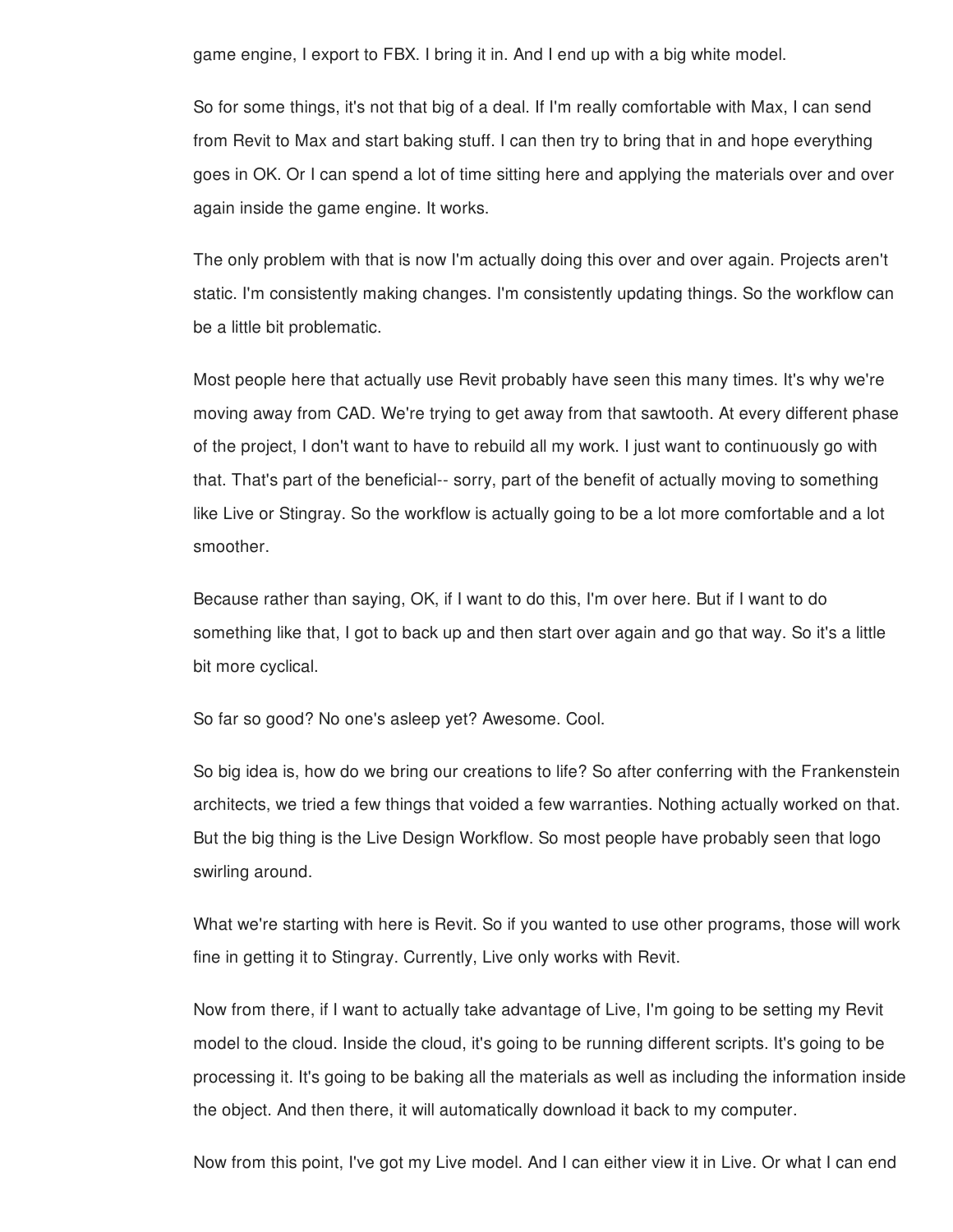up doing-- make sure the clicker works. There we go-- is actually then send it to either a mobile device. Currently, the main one is going to be the iPad. I'm not sure what they're showing down on the show floor this time. But last year, they were showing a little bit on Android as well.

And I can also use that to go right into VR. So currently on the desktop application, I can take it into the Oculus as well as the Vive. So if I just want to go from A to B, walk around and everything, no problem. Does that natively.

Now, the other option is if I want to go to Stingray. Same thing from Revit. I've got my intermediary as Max. Take it from Max into Stingray. And then, just like Live, Stingray can then go into mobile devices. Unlike Live though, it can also go into Android as well as iOS, if I'm comfortable with that and I can develop for it. And it also goes right into VR. Both, again, Oculus as well as Vive.

The really nice part about this, though, is that's not really where it starts. Because otherwise, I'd be in the same problem as before. I'm either going this direction or I'm going that direction.

The benefit of this is that I can actually take it from Live and then send it into Stingray to embellish that. And then from Stingray, I can send it back into Live.

Come on. There we go.

So it's not like I'm stuck into one side or the other side. This can actually become cyclical.

So if I decide that I wanted to start walking through it, I'd like something that's kind of pretty, perfect. Now, this is great. But I want to add more to this. I want to take more advantage of it. I want to push the envelope of what I've been doing. I can then take that and continue to work off of that. So I have a pipeline that can actually go one direction or the other or start to come back around the other way. Cool.

So for Autodesk Live-- It actually helps if I remember where I am in the PowerPoint. So workflow there is going to be Revit to the cloud into Live. And it's actually pretty easy.

To use Live, you're going to be downloading and installing a plugin. And that's going to end up being right there. So easy to find. It's going to be on your add-ins.

When you click on that, a dialog window is going to pop up. And it's going to show you a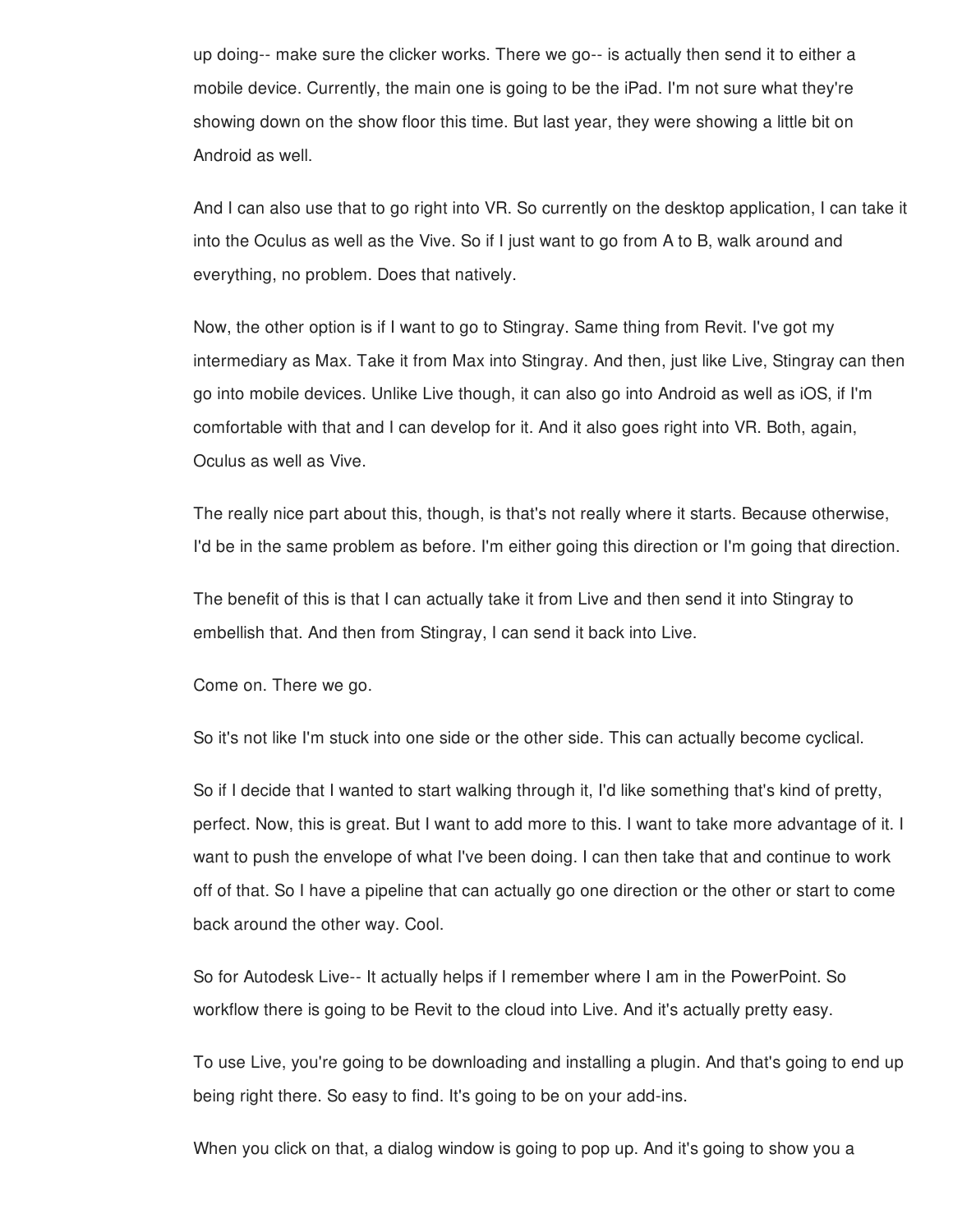handful of things that will allow you to make sure that your file is ready. So if you have something like a section box, it's going to say, are you sure you want this? Do you mean to cut the building in half or do you want me to actually include everything? And most of the things that are on here are going to allow you to fix it without having to cancel out and make some changes.

If it finds that you have materials that it can't find, like you've got-- like you have one material that is assigned like a JPEG for the texture, but it can't find it on the folder, it'll give you a warning. And at that point, if you want to fix that, you'll have to go back out.

But if you want to change the detail level to fine, I can hit the Fix button there. If I want to actually fix the section box, I can do that as well.

It will also look and see if you have any linked files that are the wrong version. So when I am exporting this out, it's similar to going out to Navisworks. It's what you see is what you get.

If I've got a bunch of links on in the background, it's going to export those, too. So if there's things that I don't necessarily need to see or want to see, because I don't really need this to be huge in terms of the file size or the load that I'm looking at, I can actually hide those in the view.

And in the bottom bit there, the extend terrain to horizon. If you actually have topography visible inside your model, what it's going to do is then give you the option here to do one of two things.

If that's unchecked, I see my model sort of floating in space, kind of like it looks right there in the background. Or it can take that topography and then extend that out to the horizon. Sort of make it look like my building is in the middle of a nice field with some mountains in the background. So don't have a lot of options on that right now. You can't suddenly put it in the city. But it at least helps it give it some context.

So from there when I'm ready, I just say Go. It's going to save my file. The saving bit is kind of important because if you're currently working on collaboration for Revit, I am going to have- or Revit server, I am going to have to open detached before I do this.

So if you are doing that, one little caveat. But once I then hit Go, it'll save the file. It will start to publish this or upload it to the cloud. Once it starts uploading, I can actually close out of the file. Once it's finished uploading, I can close my computer.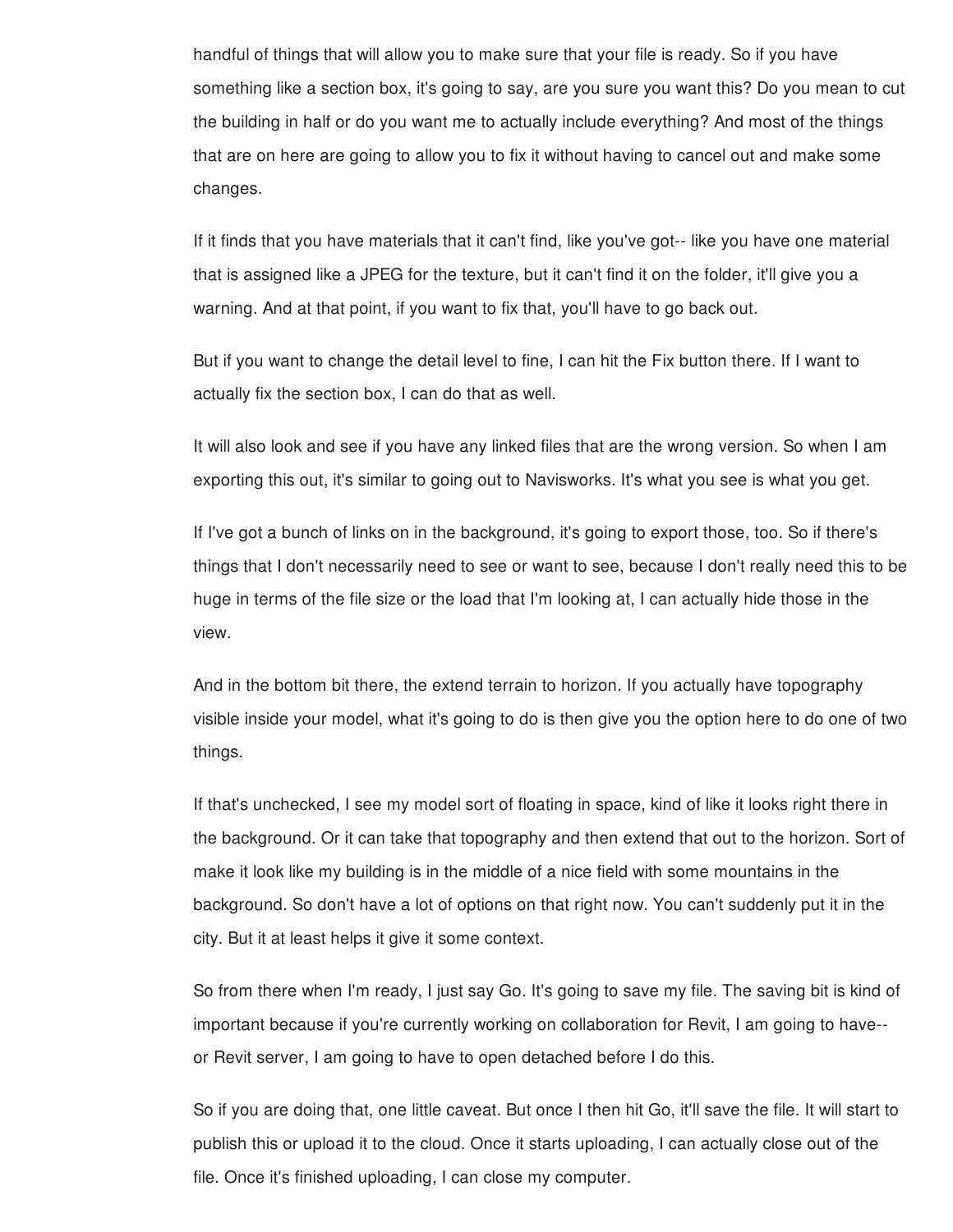So if I have a huge file, I don't have to be sitting here for three hours and not working. I can close the file, open up another one, do other stuff, let this work in the background. Or, turn off my computer and go home, and then pick this up later on.

The only thing that'll happen is if this is actually going through the processing and hits the last one, if it finishes while I'm gone or my computer is off, I'll get an email telling me the processing is done. And then I can use the link in there to download it.

Or if I leave this open and I just put my computer to sleep, when I open it back up again, it'll ping the cloud. Say, hey, it's finished. And download it for me.

And once it's finished, I'll get a little Open button there. And that will actually take me right to Live.

So far, so good? Any questions on anything? Awesome.

Everyone is an expert or you're already asleep. Cool.

So where I am now is I'm in the Autodesk Live Editor. I mentioned the Editor specifically because there are two versions of Live. So easy way to look at this is like you've got Navisworks Manage and Simulate, and then you have Navisworks Freedom. Same kind of idea.

If you've purchased Live, you're going to be doing your work in the Editor, cleaning up a few things here and there. And if I want to send it to a client, I can publish it and they can look at it in the Viewer. So they don't have to pay anything for that and they can view whatever files have been sent for that.

Now inside here, I'm going to pick one of the LVMD files. Basically, a Live model file. It'll open this up. And it's going to give me a couple of different things that I can do with it. Again, Live is meant to be very simple, very user-friendly.

When I hop in here, zoom out a little bit. You can see how this kind of goes off into the distance. That's that extend terrain to the horizon. So if I didn't have that, I'd have sort of like this little box around the building, and then it would be on sort of a field of sort of a white or gray for a background.

Now within this, I can use the orbit to sort of make a turntable. And if I let go while I'm dragging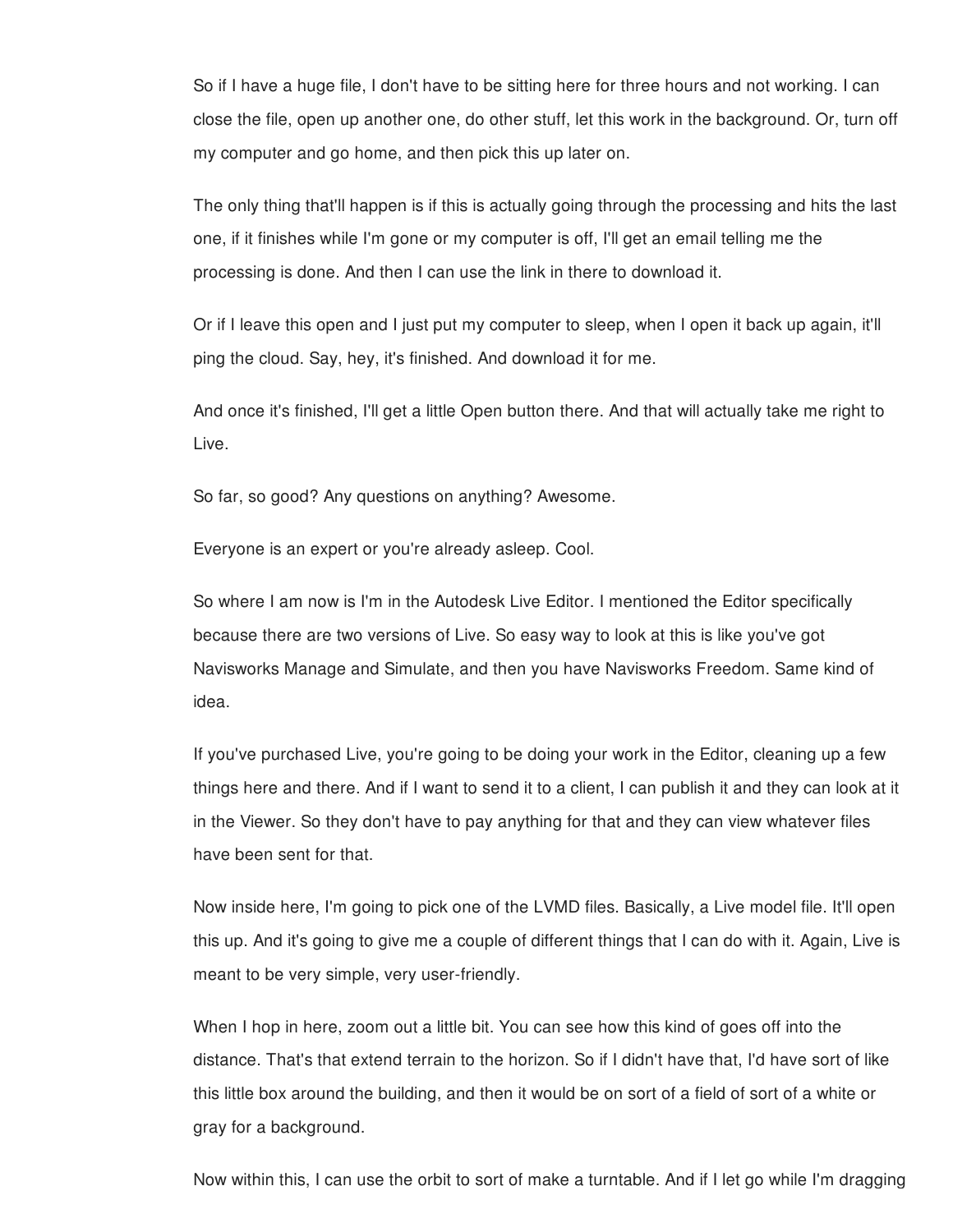my mouse, I can talk over this while it's continuing to spin. So if I just want to have somebody sit here and watch that, I can do that.

Now within this, I can use the orbit to sort of make a turntable. And if I let go while I'm dragging

If you're used to using the Xbox app on Windows 10, I can actually record the screen on this and make little GIFs or videos. So that way, I can post it on a website or send it to somebody.

Now, the other thing about this is that even though I can orbit and that's nice, the navigation is actually really easy. So the other option I have here is tap and go. That brings me down to the earth. And you'll see a little x here on the ground. Wherever that x is, it's actually going to walk over towards that.

And one of the other things about this-- I mentioned where it's publishing it to the cloud and Autodesk is running a bunch of scripts. Part of that is that this knows that certain elements are set up as a category of Revit because it's coming from a Revit file. So when I click inside the building, it's actually going to do way finding to get in. There. And the doors are going to open up for me.

If I click on the upstairs area, it's actually going to walk up the stairs. And if I don't want to sit here and try to figure out where I'm going or even look around the building, what I can always do is open up my views-- come on. There we go. And I can navigate through the project using these.

Now, when you export from Revit, this is going to take every single 3D view that's there. So at the moment you don't have the ability to say, only choose the 3D views that are of this category. Don't take these. Just take these few.

If you've only got 20 or 30 views, no big deal. I can bring them in here and I can cull them. So you see the little x on the side there? I can delete those. So that way, they're not part of this. And if you're going to be using this on Live here or sending it to somebody, especially if you're going to send it to the mobile device, you don't want to have an excess number of these.

So if you have a project with like 100 3D views, I'm going to want to clean that up. Easy thing for that sometimes is just to open up detached, delete all the 3D views you don't care about or want to come in here, and then publish it.

Now, if there's a view that you want someone to be able to see but you don't actually have created yet, I can always come in here and create a new point of view as well. So just go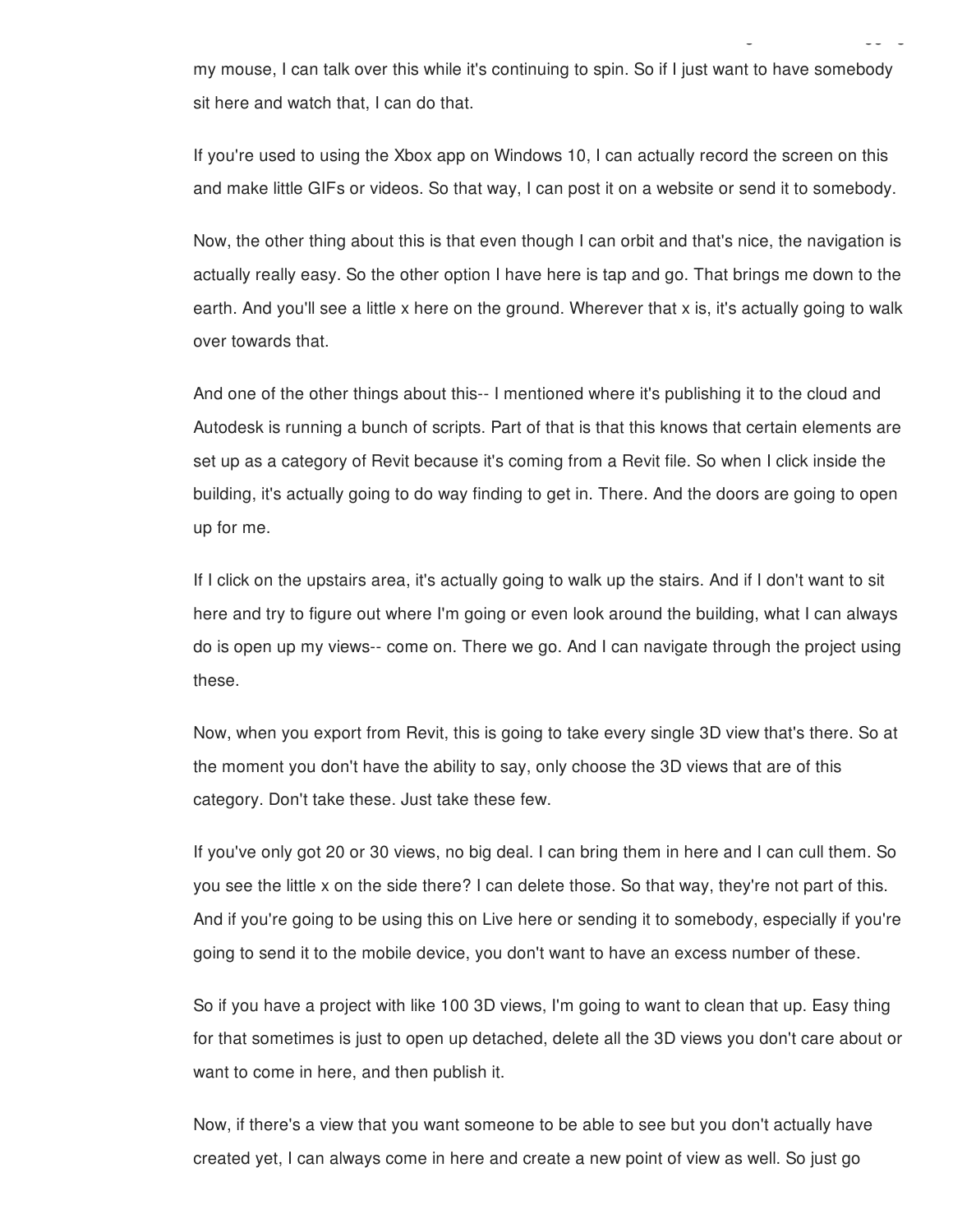where I feel it's important, where it's beneficial to actually explain something to somebody. And I can do that.

Now, one of the other things I can do in here is I can modify the lighting. So in this case, I can bring up my sun. There we go. I can modify the time of day.

And it's understanding what the time of day is and how it affects the sun based on the location and the True North that you set inside of Revit. So for sticklers of astronomy, I have no idea if the stars are in the right spot, but the rest of it is, actually, at least accurate. So I can change the time of the year. And I can change the time of the day.

And also, you notice how some of the artificial lights are on there? If I hit the L key, that will actually turn those off when I don't have 15 things running at the same time. Come on. There we go.

Now, the big thing here is that I'm making a model that is now able to be navigated. I'm making something that's essentially pretty for someone to walkthrough. But it's not losing the information or the data. The big thing here is that I don't want to just make something that's nice looking. I want to make something that's still useful.

So what I can actually do is click on Info. And rather than getting information on the project, I'm getting information on the object. So I'm able to actually click on the elements. And whatever information is in the properties of that element, I'm able to still get.

If I'm looking at the lights, I click on one of those, and I can get the information on that light fixture. So all the data is still inherent to what I'm clicking on.

If I want to clean things up, I want to actually show this to somebody, I can go to my Settings here. Come on.

I normally can go to my Settings here. [? Here we ?] go.

And what you're able to do is a couple of things. Again, program's meant to be very simple. I'm not trying to have 3,000 things going on that only an expert knows how to use. So I can either turn on or off those pins. So those pins are basically all the viewpoints.

So if I don't want to bring out the views and actually click on which one I want to go to, I can look at that model and say, oh, there's one over there. Let me go to that. And it will bring me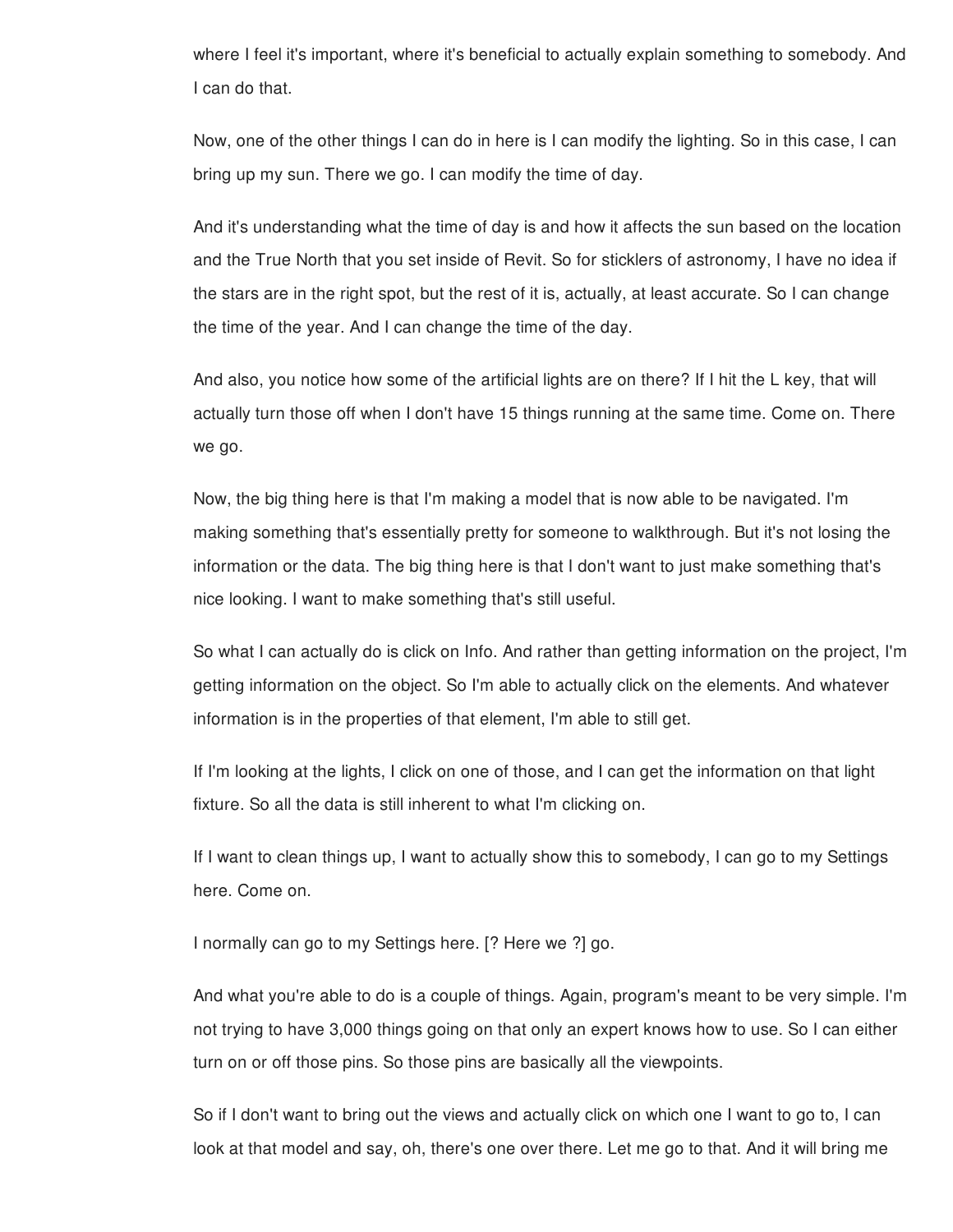straight to that. So again, if you're used to Navisworks and you have the links visible, same kind of idea.

Yeah, there are [INAUDIBLE] here. You can modify the travel speed and the field of view. So that little x that I did, I can make that move a little faster or a little slower.

The really nice one though is the set height. So what this allows me to do is, as a designer, either I can look at my project from the height of my clients or I can allow my client to interact with this model from what they're comfortable. If I'm doing something like a children's hospital, I might want to set this to the height of a toddler, so I can see how they are actually going to interact with the space. How are they going to navigate this? Are the signage that I want for them visible in their height?

Same thing for ADA [? height. ?] So I'm able to very easily choose that, set that up, and then I can start navigating that space. And that's also available in the Viewer one as well. It's not just the Editor. Main difference in the Viewer is that I can't save or modify the actual saved views.

Now from here, I've also got a handful of styles that I can pick from. Again, this is going to grow as they continue to develop it . You can either look at it as I have been, where all the materials are baked on the surface. I can look at it as the model is just sort of a solid white with the topography and the trees RPCs still having the color. Or, I can make the whole thing sort of a monotone/halftone with the topo and the building all white. It just depends on how you want to actually showcase it.

And then, the last thing here is in the hamburger menu. I can actually publish this.

Now, in this case, you've got a couple of options. The Publish to Windows is if I want to save this file out as a .live file. So that's the one that I can open up in the Viewer. So if I'm trying to send this to somebody, I can do that.

The files are not going to be tiny, so you're probably not going to be emailing them unless they're small residences. So this file here is I think around 70 megs. So if you put them on something like A360, or Docs, or Dropbox, it'll be fine.

The other option is there for Publish to iPad. Same thing. You're going to create a file that's going to be relatively big. And I can push that onto the iPad, either by putting it on an online service and then saying open with, and then pointing to the iPad app. Or what I can end up doing is just, again, connecting it and using iTunes to drag it into the app.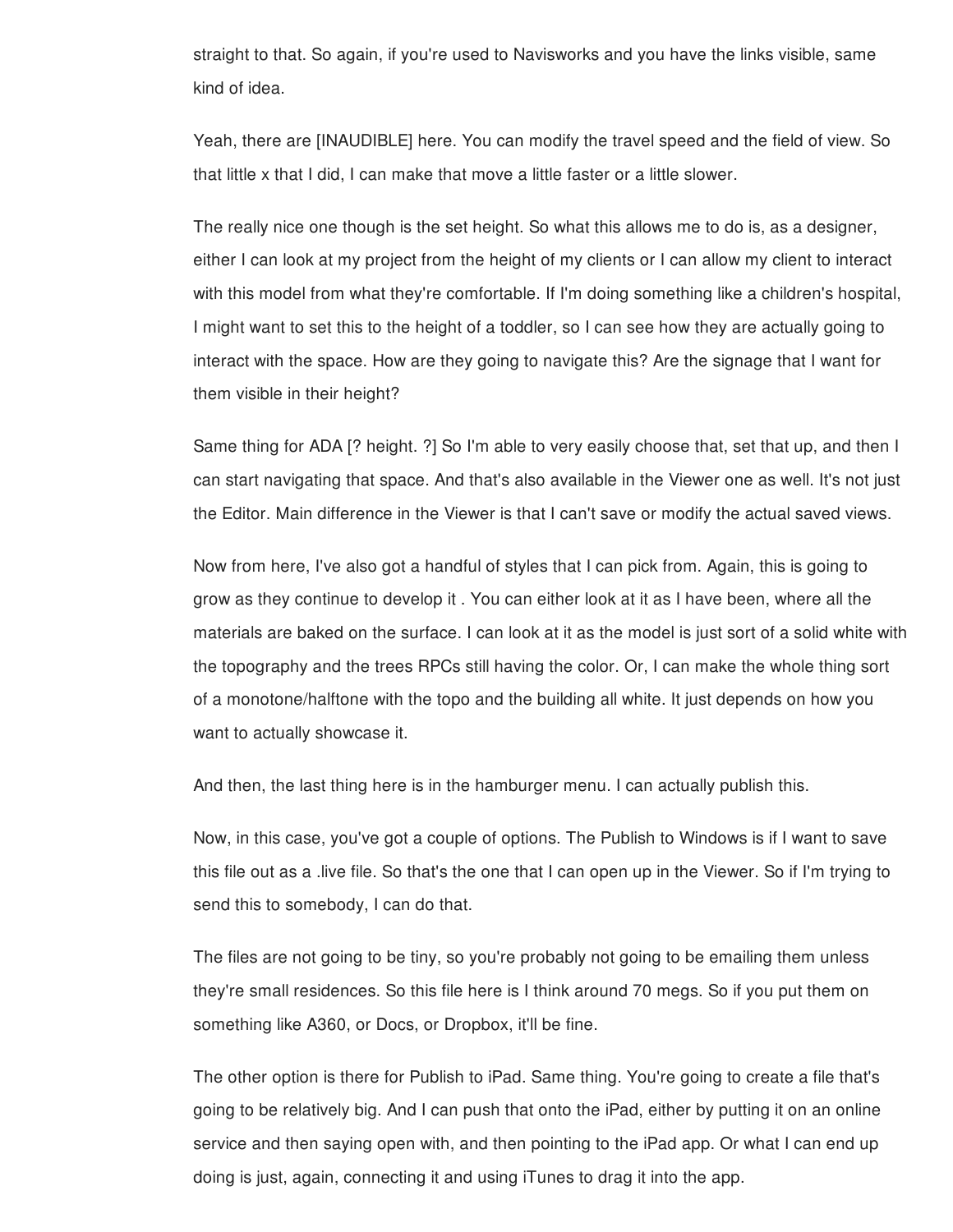Any questions so far with Live? Yep.

**AUDIENCE:** [INAUDIBLE].

**PETER MARCHESE:** Yeah. Like if I want to, I can actually use the Settings and modify the field of view. So if I feel it's a little bit too close or a little bit too far, I can tweak that. Yep.

**AUDIENCE:** When you're changing [INAUDIBLE].

**PETER MARCHESE:** No. Unfortunately, it doesn't. That that's still like the one thing I miss from like Revit version 7 with the old [INAUDIBLE] render. It's just going to make it look pretty and change the time. That's about it. Yep.

**AUDIENCE:** [INAUDIBLE].

**PETER MARCHESE:** Yeah. If it's in Revit, it's going to upload it. It's not going to say-- he's got [? brick ?] and it's just pink with a hash pattern, so I'm going to put this on it. If I have really just solid colors in there, that's exactly what I'm going to get back out of it.

**AUDIENCE:** [INAUDIBLE].

**PETER MARCHESE:** You're not going to be able to edit it here. You're going to go back to Revit, and then republish it.

**AUDIENCE:** Republish [INAUDIBLE].

**PETER MARCHESE:** Yeah. Right now, the editing aspect of this is more editing my views and setting it up before I send it out. It's not actually going to be changing the model or the materials.

> Now, the last bit here that I'm not going be able to do because I don't have it plugged into anything is the VR beta. So essentially what that means is that if I do actually have-- so that will be in the bottom corner down there.

If you have an Oculus Rift or an HTC Vive plugged in, I can hit that button and it'll actually send it to there. So if you're using the Rift-- yep.

**AUDIENCE:** She had a question [INAUDIBLE].

**PETER** Oh, sorry.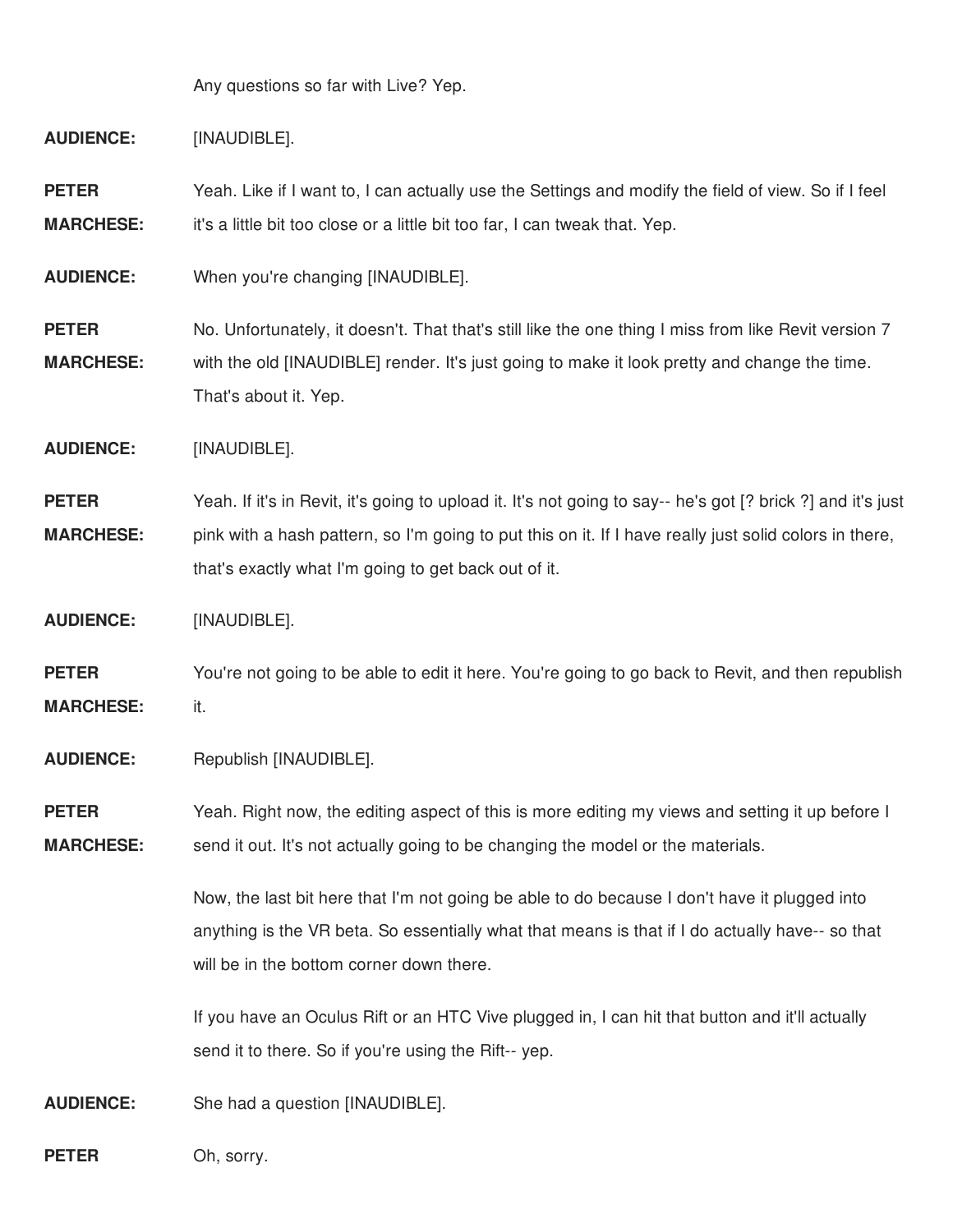### **MARCHESE:**

**AUDIENCE:** I didn't know if there was an ability to use design options [INAUDIBLE]?

**PETER MARCHESE:** Oh. Not at the moment. So if I'm going to be doing that, what I'd end up doing is I would go to Stingray. So I still might use this, and I'll go over why. But to actually say, I'm going to hit a button and it's going to flip from this to that, that would be Stingray. So the VR one is going to allow me to just hop in there and start navigating. The navigation is going to be more of the teleportation model. So that a lot of people who are not gamers, and even some of them, using sort of first-person control where you're walking through a space, it can get really weird. So if the frame rate's off or your inner ear's not liking it, you can get nauseous. So the teleportation basically means I point where I'm looking at, and then it'll fade out and fade back in and I'm in that spot. So it makes it easy to move around without having to get kind of like wobbly. So if you try some of the stuff that's in the expo floor, most of those are set up for the teleportation model.

> So what I'm actually going to do is switch over here. See if this is still working fine. There we go.

So this is on the iPad. So I've got a handful of the files that I was working on before. I can click on this. And the nice thing again, it's meant to be very user-friendly. So the UI that you would see in the desktop is pretty much the exact same UI that you're going to end up seeing here.

And this is also an example of what happens if I don't tell it to extend the topography out to the distance. So I can see something floating in space. So you still have the orbit. You still have to tap and go. I can still on the iPad click on the sun. Modify that. If I can click where I want to go. Let me Actually Back up here. I can navigate to where I want.

And just like on the desktop, it's actually going to do way finding. So if there's things in the way, it's going to try to walk around it. It also helps if I pick in the right spot. Let me hop back up there. So they can move around wherever you need to.

The other nice thing is that let's say I have no idea where I'm going on this project. If you see in the very top, there's sort of these two arrows. That actually allows me to navigate back and forth between all the saved views.

So if I'm sending this to somebody and I'd like them to look at this, then this, then this, then this, in the Editor I can take the saved views, move those up and down to get them in the order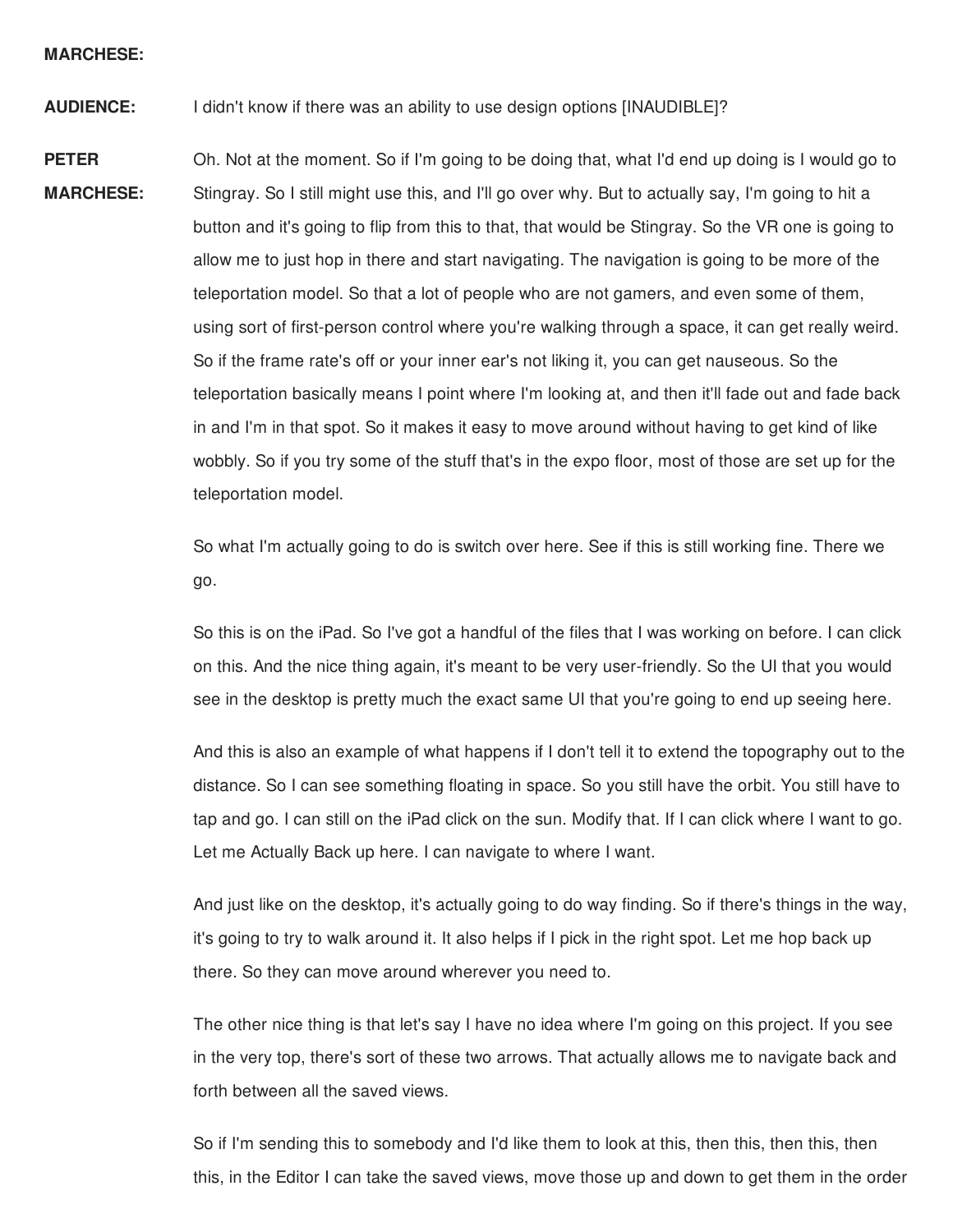that I want, sort of to tell the story of the project or of my design. Yes.

## **AUDIENCE:** [INAUDIBLE].

**PETER MARCHESE:** Depending on the version that you've created it in. So right now, I think the version is 1.104, or something. If it was an older one, it's either going to say this is too old. You have to rerun it, like essentially republish it from the cloud. Or it'll actually redo that.

> The first time you open up one of the files, it's going to take longer. So one of the things I usually tell people is if you're going to show this to a client, make sure you've opened it once inside of Live before it's there. So that way, you're not sitting there trying to make small talk while it runs away in the background. But that should work fine on the iPad as well as on that.

**AUDIENCE:** I tried to export [INAUDIBLE] Revit and it would not.

**PETER MARCHESE:** Oh. More than likely, my guess would be if you opened it up from the samples file-- Samples folder, that folder is set for read only. And part of Live, it has to save the file before uploading it.

So if you open up that file, do a Save As outside of the Samples folder, you should be fine.

**AUDIENCE:** [INAUDIBLE].

**PETER MARCHESE:** Within here, I still have the ability to set the height. So if I'm navigating this and I want to show somebody what the different heights might be for kids or ADA, I can do that. And I still have the ability to click on elements and bring up the information. So it doesn't matter if it's going to be the mobile or the desktop, I still can pull back all that information.

> How am I doing with time? Good. So let's switch back over here. All right. Good. Cool. That was my backup in case everything broke. Cool. So Stingray.

> So where Live is basically a very simple tool. I get into it. I can navigate. I can look at things, but I'm not changing anything. Stingray's a game engine.

How many people here have ever used a game engine? Perfect. So for those of you who haven't, that's not what a game engine is.

Game engine for me, I usually explain it as don't look at the name. Don't think about what that name says. It's kind of like saying with Revit, just because a tool is called something that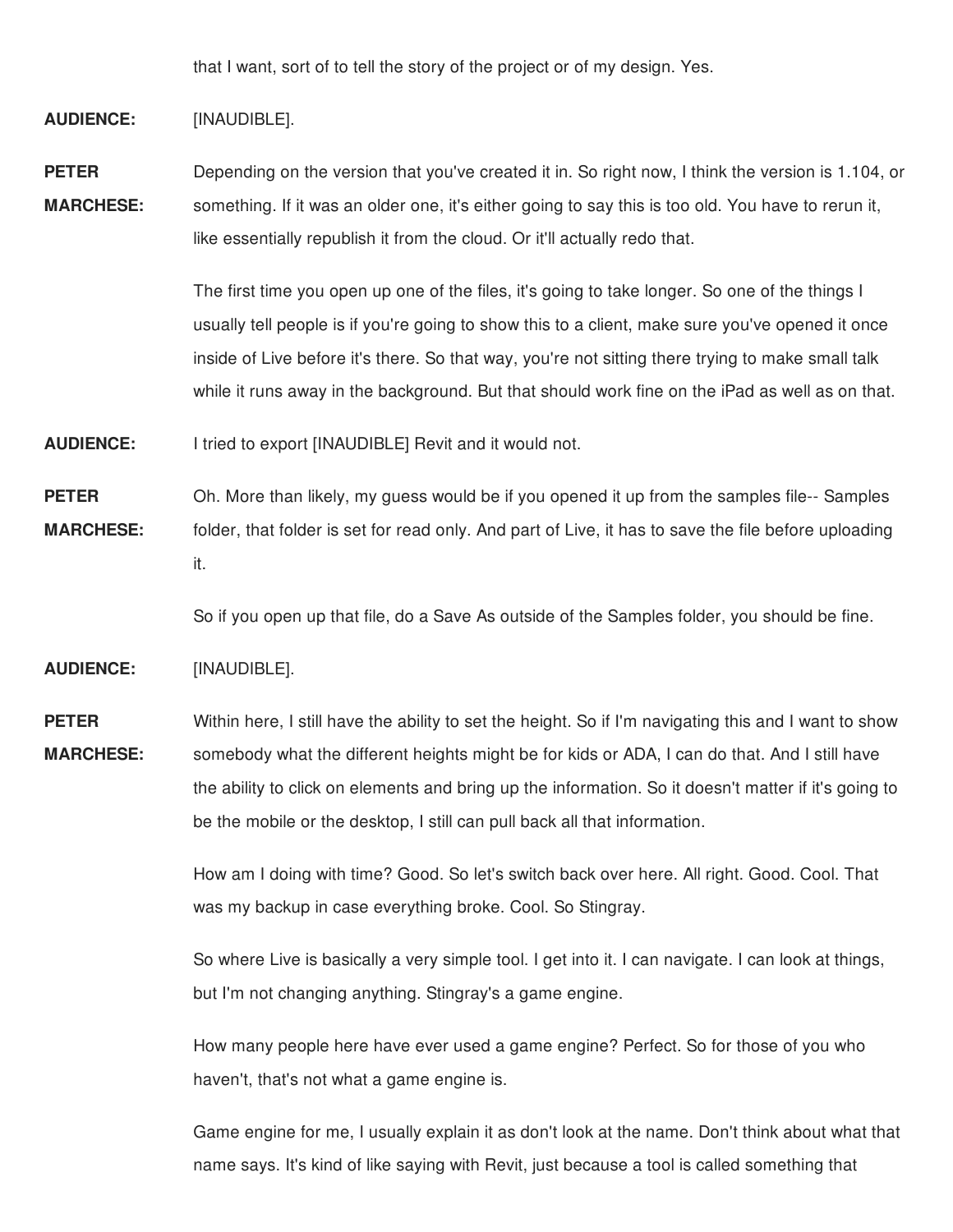doesn't mean that that's the only thing you can do with it. A game engine is more like a sandbox.

So if you put somebody in there, they're going to make a couple of pails, really basic forms, and that's the end of it. Other people are going to see that and they're going to go nuts and just-- yeah, that's just not normal. But essentially, it's what you make out of it. A game engine is basically a tool for you to add interactivity or designs or ideas to something.

So if you work in civil engineering or infrastructure, if I want to be able to drive vehicles through my design, show people what you can actually see, no problem. If I want to actually have an interiors, where I can walk through and I can see different colors or swatches on a wall. And I can physically click on those swatches and it changes the material, you can do that, too. How far you go with a game engine really is dependent on how much you know and how much you want to do.

So just because it's a game engine doesn't mean that it's just a toy. It just means that it's what you want it to be. Makes sense so far? Awesome. Cool.

So to get the work to Stingray-- again, we have Revit into Max into Stingray. But we also have the other option where we're going from Revit into Live, and then down into Stingray. Both ways will get our content in there. It just depends on how we want to do it and what we want out of that.

Also, the reason why we go from Revit into Max is similar if I was using Unity or Unreal. If I just went from the FBX from Revit into Stingray, it's not going to bring the materials. So I need to go through Max to do that. Cool.

Now for Max, if I've installed Stingray, Stingray has a thing called the DCC plug-in. So that ends up doing is it gives me this toolbar. A lot of the times when you install this, you're going to hit the toolbar. It's there. And you're going to wonder why nothing actually works. The whole thing is [? half-toned. ?]

Typically when this happens, it means one of two things. Either it can't find the plug-in or you have to reload it. So this is all in the handout by the way, so don't worry about having to write everything down. So essentially, what you'd end up doing is going to your plugin manager, and then actually having to reload that. And after that, you'll notice that the rest of the buttons are all available.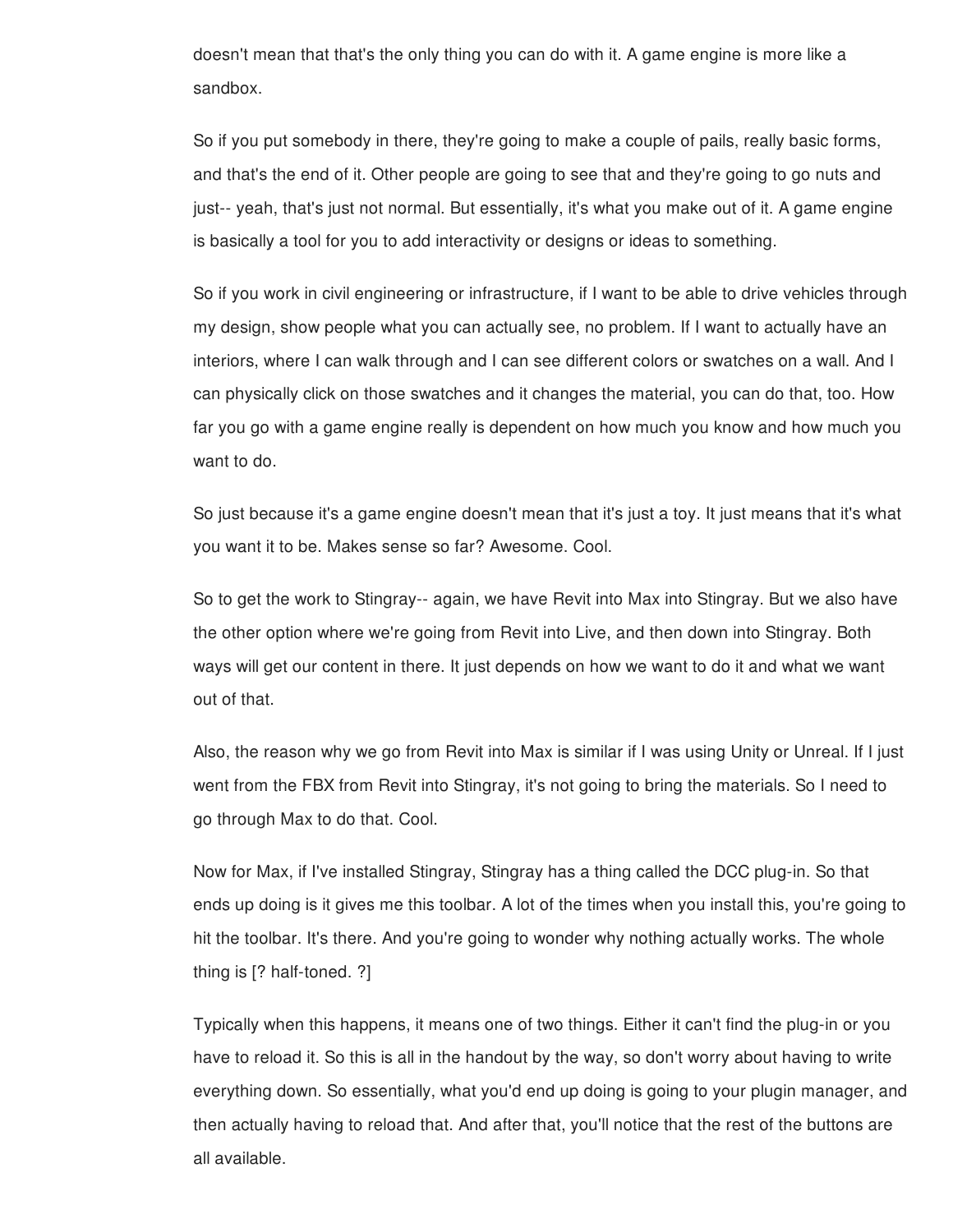So the other thing is you can also copy the plug-in DLL into the main folder with all the standard plug-ins. And then you don't have to deal with that too often.

But the main thing here is that, see where there is connect? If I have Stingray and Max open on the same machine, I can make a connection between the two. This enables me to actually send materials, send objects that I've selected or the entire file that I have open back and forth between it.

And when I say "back and forth," I do mean that. If you're in Stingray, you can connect that to Max or Maya. So that way, if I have an object and it's not too bad, but I need to make it taller. And I don't want to scale it because it kind of warps it a bit. So I can say send to. It takes the file, opens it up inside of either Max or Maya. I can make the modification, and then send it back. So the workflow is actually pretty nice.

The other thing I can actually do is connect the camera tracking. See where it says live camera? That allows me to be in Max and orbit an object. And that modifies my camera view inside of Stingray. So I can see things in context. That's also really good if you have no idea how to navigate inside of Stingray. I can do it inside of a program I'm probably more comfortable with.

The other thing with this is that if you are used to going from Revit into Max, that workflow is probably going to be similar to what you want to keep. Meaning I don't want to export maybe the whole file all at once. I want to break it up. Make it a little bit easier to manage in terms of materials, in terms of updates. So I might have one view that has my furniture, another view that has my walls. Export them separately.

Now in addition to that, there was a class yesterday morning. So the workflow for non-gamers. I mention that because one of the data sets actually has a script for Max that can take everything and break it up. I don't want to sit there and have to manually compartmentalize my file. That can actually speed up that process for you.

Now the other option here is using the Live workflow. Now, once I've sent my file to Live from Revit, that's going to download a file. And that file is going to be an LVMD.

Now with that file, if I want to take it-- and it's a little bit, I won't say convoluted, but it's a little bit messy at the moment. This is going to get a lot easier, I think, as they continue to develop them. But where we are at the moment is I would take that file. And if you'd have 7-Zip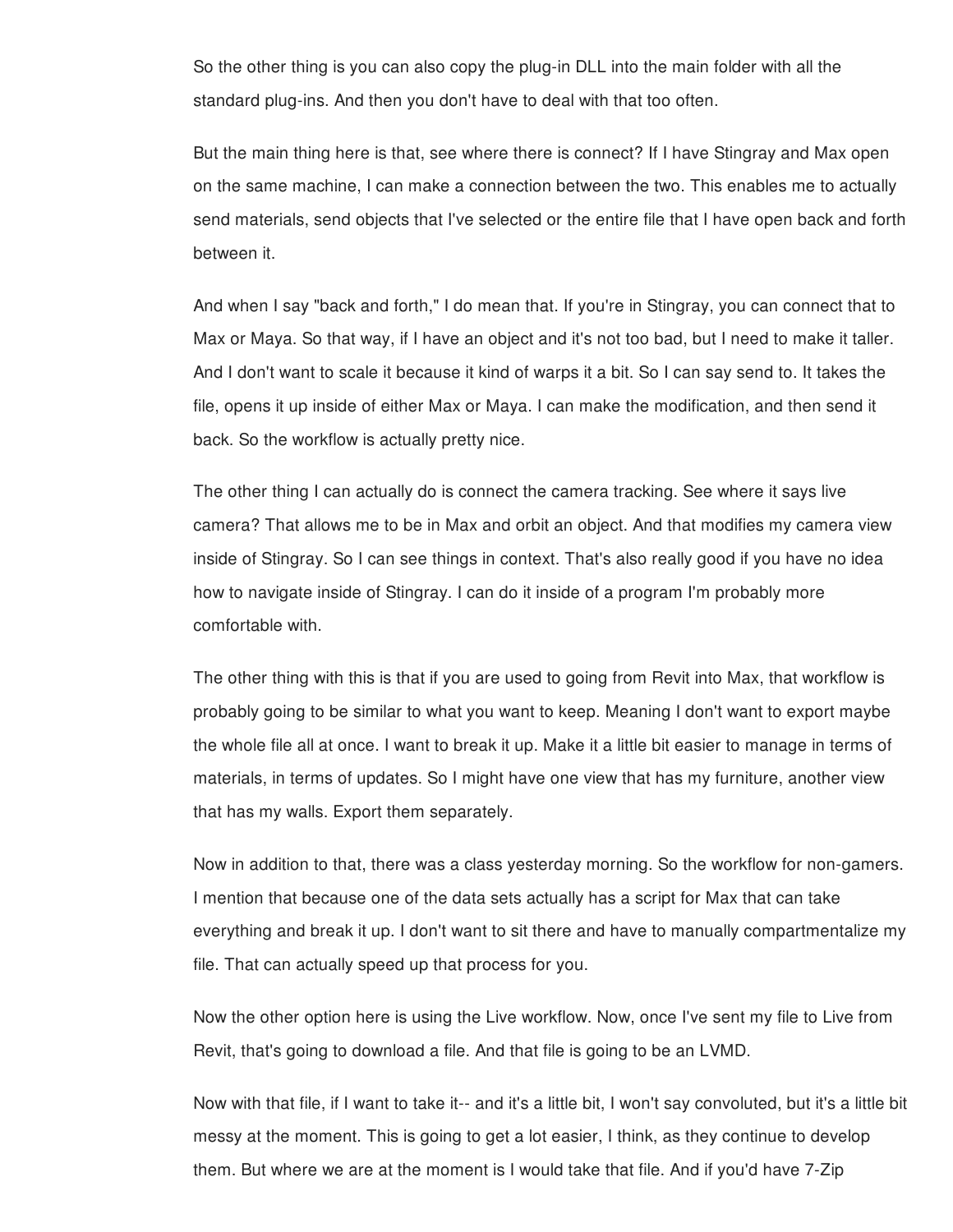installed on your computer, you can open it up directly. If you don't have 7-Zip, just make a copy of it and rename the extension. So it's going to become not an LVMD, but it's going to become a .zip. At that point, I can extract all the information from that. So that ends up looking like-- here we go-- that.

So I have a handful of files in here, and then I can actually open that up directly into Stingray. Now, a couple of reasons that you might end up doing this.

If I'm using standard materials in Revit, those will go from Revit to Max, and then into Stingray fine. If I have materials that have parent-child relationships or are not standard. A lot of the times if you do the default topography-- that grass? It's not standard. So you'll still end up having a building that looks nice, but you'll have sort of a white field that the building's on.

When I go to Live, that bakes everything in. So I don't have to worry about that. The other benefit is it also bakes in the parameters of those elements.

So if I want access to those in Stingray, that helps me get that. So this point, I can go from there to there. I'm going to still want to go through a couple of extra things. So I want to rename that and get rid of any of the periods. So Stingray does not like that. So I just modify the folder so that way, that's gone.

And then if what I want to do is not start a whole new project. So let's say you've been using Stingray for a little bit. I've got a template. I've got things all set up. I just want to bring the geometry and content from here in. I'm just going to be copying those two elements into a project that already exists inside of Stingray.

And don't worry, all of this is in the handout. I'm seeing a few worried faces, like I'm never going to remember this. So in this case, you can just copy the data over wholesale. And either you're going to overwrite the old global physics properties. Or if you're paranoid like me, rename it and then just merge the two. So that way, you're getting all the information so it knows how to treat that.

So far, so good? Cool. Now we're going to hop into Stingray.

Now when you install Stingray, you're not actually going to typically open up Stingray directly. Most of the time, what's going to happen is you're going to actually open up the launcher.

Now, the reason for this is simple. Just like when you use Revit, I can always move forward. I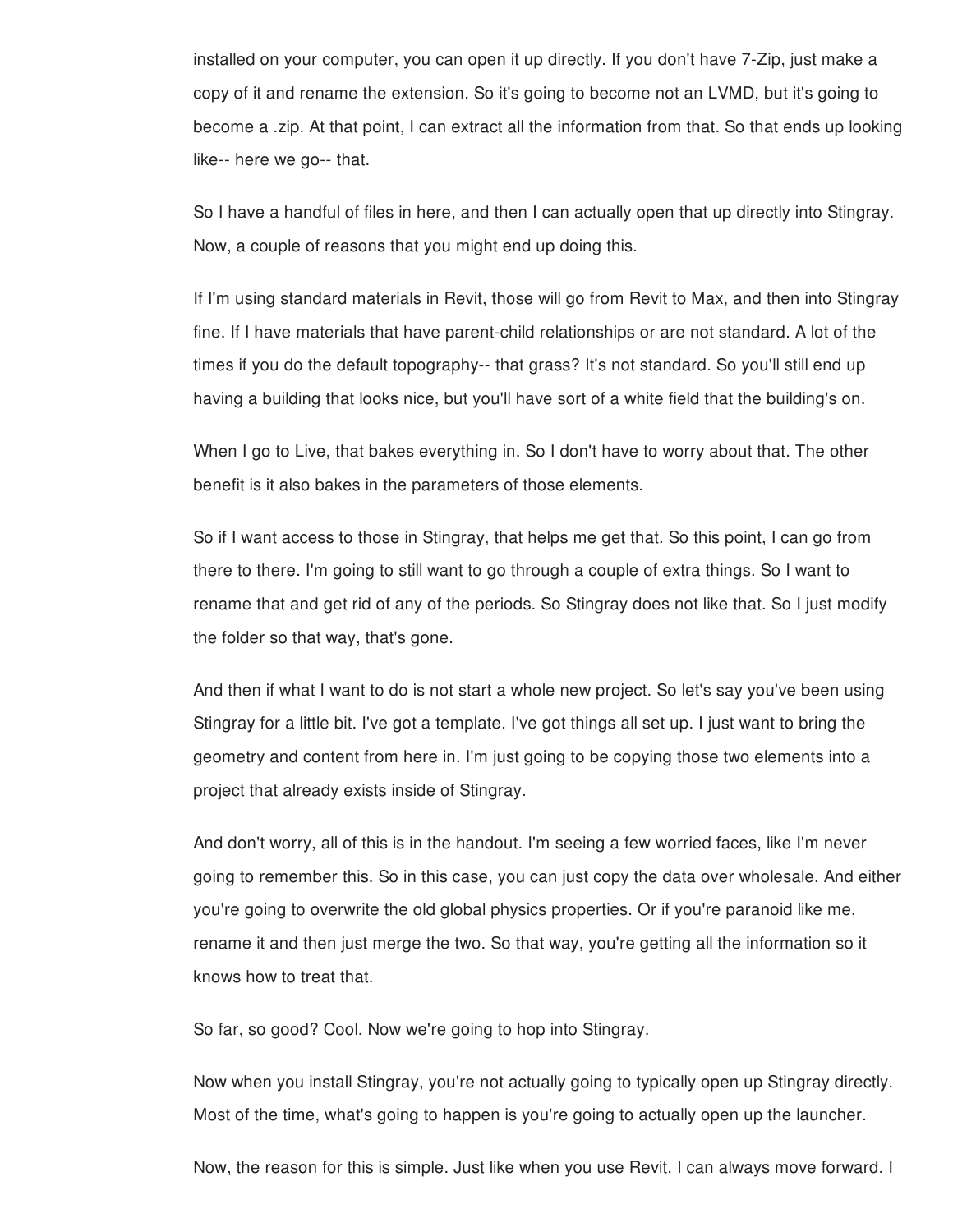can't move backwards in terms of the actual projects.

And what's going to happen is whenever I upload or install a new version, it doesn't overwrite the old one. It's actually going to install a new version on top of the old one.

So if I've got a project that I'm currently working on that is a little while-- I don't want to update it. I don't want to tweak anything. I can choose which version of this I want to open up.

This also becomes very important when you're using Live. Again, I mentioned they're still working on the connections between the two.

If I take the model from Live and I want to modify it in Stingray, essentially to embellish that. You're asking me about the design options. If I just want to go from Live to Stingray and I'm fine there, I'm not going to worry too much about it. But if I want to modify it and then bring it back to Live, I have to stay in the 1.2 versions. So that's kind of a key thing right now. Won't be that way forever, this thing. But at the moment, that's where it's at.

So once I'm here, I choose which one I want to launch. That'll open up Stingray. And this isn't even going to open up the program either.

What's going to happen is this is going to open up my loader. And I can choose from the different projects that I currently have in there. So in this case, I can see all the different things that I have. It's a little fuzzy on the top there. But I can see all the different projects. I can say add existing or remove.

So again, if I went from Live, I mentioned that 7-Zip and I extracted that. I would say open existing-- sorry, add existing and point to that one that I extracted. And then, that would create it as a whole new project. And you can see the two there that actually have Live in the icon.

The other thing here is that when I select an item there-- so you can see the basic project is selected-- it's going to tell me where that file is. Because if you're like me who doesn't always pay attention and names them all the same thing, it helps. It'll also tell me what version that is.

So again, if I wasn't paying attention, I just decided to open up Stingray. I bypassed the version. This is going to say, OK. You know that one that you're opening? It's not the same one.

Because essentially, if I pick one of the other ones, it's going to let you know that if you decide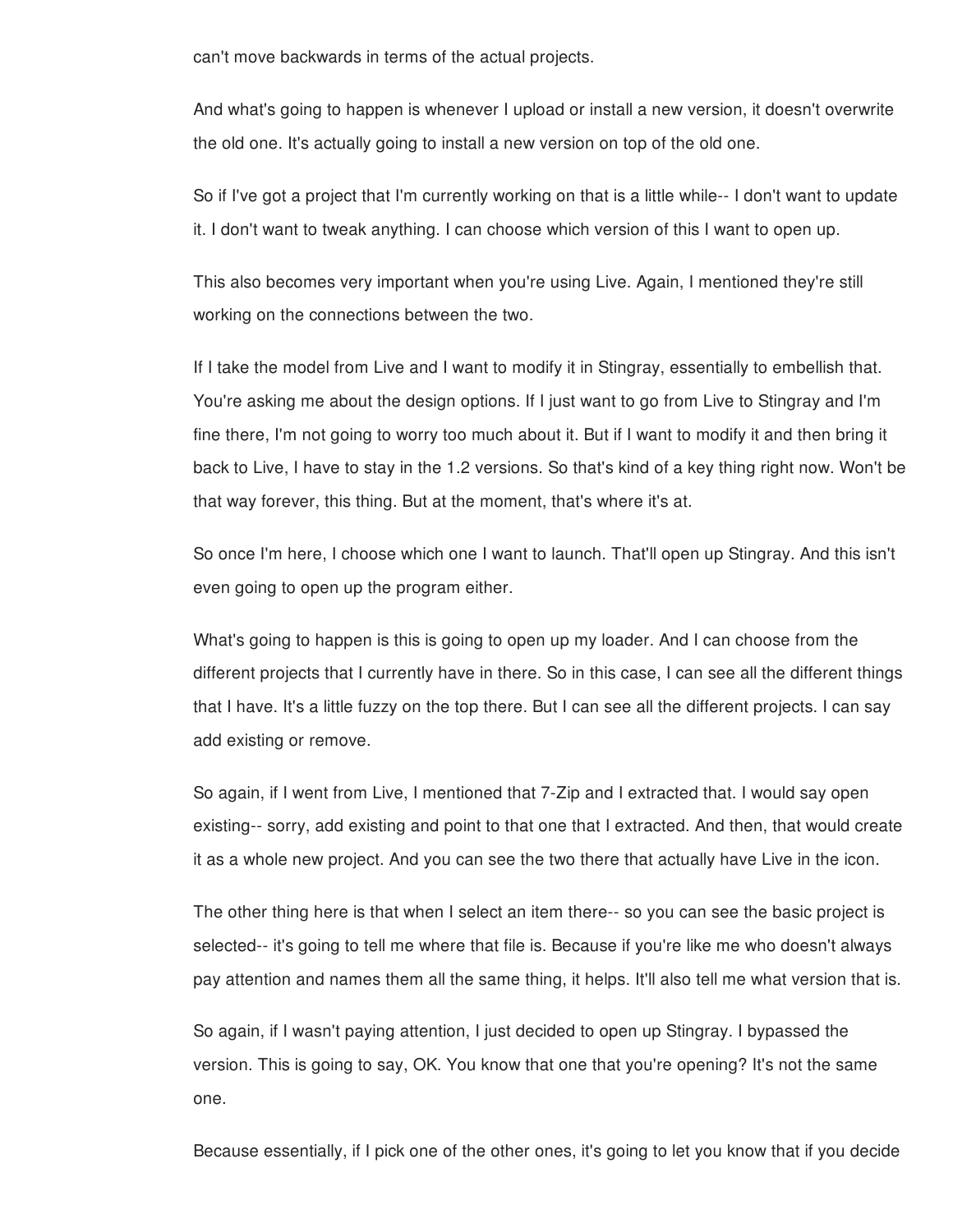to open this, that's going to require migration. You're going to have to upgrade that. So it makes it a little bit easier to deal with.

And if you really don't want to deal with this whole screen, I can always check that box in the upper corner there and say, you know what? Every time I open it, just automatically go to whatever the last project was.

Now, a couple of things here. You have templates that you can pick in the very beginning. You almost never want to use empty unless you actually know how to program and you want to go to town on starting completely from scratch.

Typically, if you're starting you're going to pick something that actually has some basics there. So if you know you're going to be going into a virtual reality setup, pick one of the VRs there. Whether you're going to Oculus Rift if you're doing something like infrastructure and I want to drive around I'll start with the vehicle otherwise most of the time I want to start with basic, and then I can modify it from there. But that gives me a main menu to start with. And it gives me some controls to start with as well.

And then from there-- for you guys, I'd definitely recommend the first time you start playing around with this, look at your online examples. All of these are from Autodesk. They're ones that you can download and start walking through. They explain how certain things work. Kind of like any file. Like you mentioned you tried the sample Revit file.

For someone who's never used Revit before, it's good to go in there and try to see how things work. Take it apart. These are great for that, for example. Especially if you're not used to, say, programming, or code, or how is the light working on this. So you can sort of take those apart and break them without worrying about messing up your project.

So from here, I'm going to pick one of my projects. I'm going to pick which level I want to start with. And I want to open that up.

Now, normally what's going to happen, you're going get the little tutorial here. If you don't want this to ever show up again, you're going to uncheck to show this. And then if you want to bring that back, you have a learning in the upper right-hand corner. That'll bring that back.

The great thing about this is even though Stingray is still relatively new, it doesn't have the same size of community that something like Unreal or Unity has. It still has a very good learning setup. So if you look at the Autodesk YouTube pages, there's a lot of tutorials that go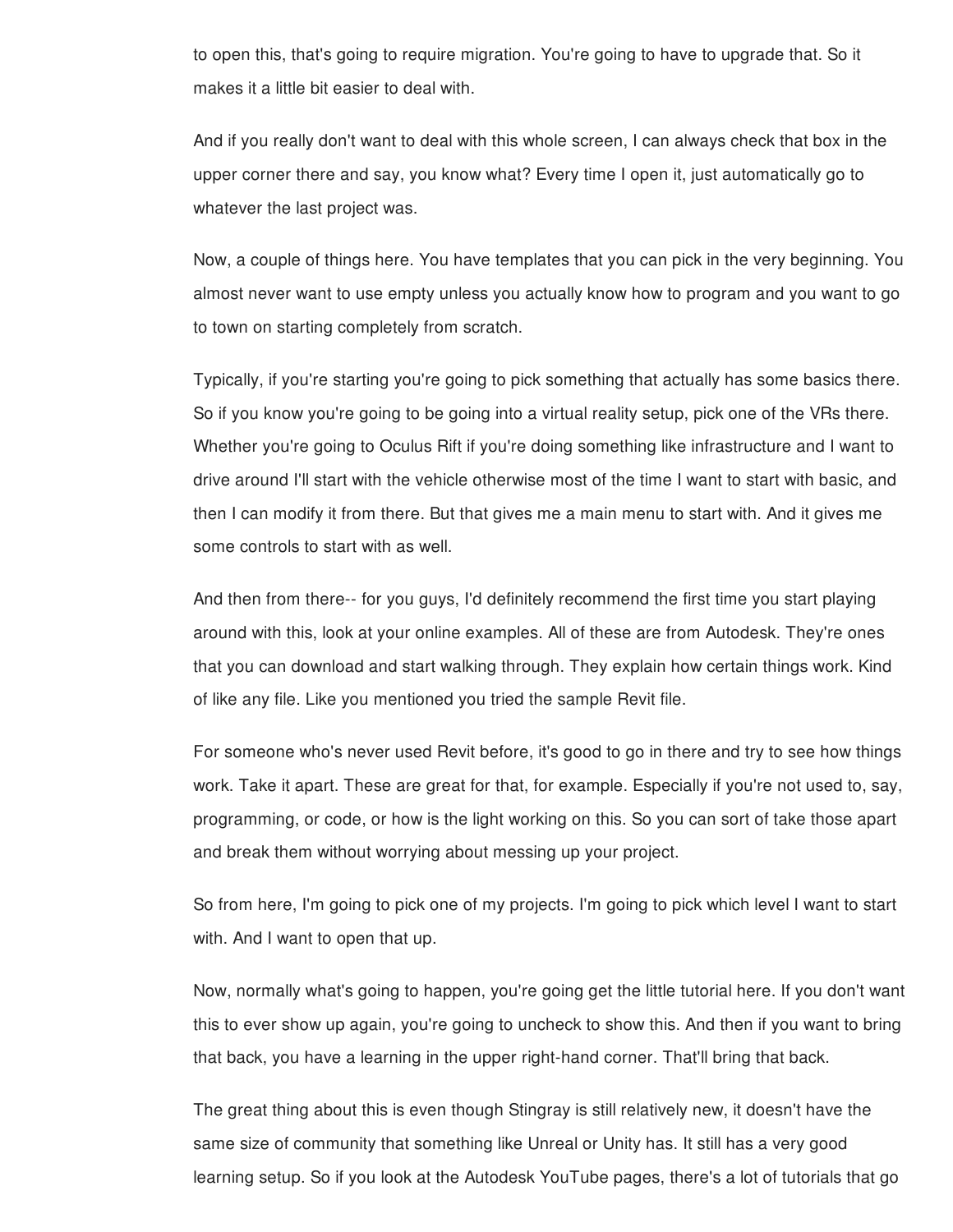through a lot of different things. There's also a pretty good forum that has a lot of good questions in there that have all been answered. Well, most of them have been answered. So it's not like you're completely on your own. There are a lot of good learning exercises there. And I have links to a handful of them in the back of the handout.

So now, once I go in here, I'm in my world. This is just the basic setup here. I'm using one that's pretty lightweight, so that way I have less chance of this hanging on me.

And the interface is going to be very similar to what you might be used to inside of Navisworks. If I go to the Window pull-down, I can see all the different things that I can open up.

And one thing I want to call out, you notice how it has a reset layout near the top? If you are using the 1.2 version, because you're going to be going back and forth with Live, a lot of the time when you open this up, everything is going to be gray. It's a known bug. They fixed it in the later ones. But just do the reset layout. You don't have to sit there and close each one, one at a time. I know this because I did that more than enough times before I realized that button was there. So the later versions, you're fine. But in the old one, just keep that in mind.

But if I open up a tool here. So let's say I say explore. Similar to Navisworks, I can have windows that are on their own. I can also click on this and you're going to see the same graphics that you would in a lot of the other programs. I can actually put that there and put it on the top. I can say that I want this to be on the bottom, left-hand side. So modifying your interface is going to be pretty easy. And if you have multiple monitors, I can always grab little pieces off and put them elsewhere.

Now, your level viewport is going to be your main one. You've got a handful of tools on the side of that that allow me to do testing as well as some navigation.

There was a question earlier if I wanted to make changes on something. That I can definitely do inside of Stingray. I just have to realize that that's not going to go back and change the Revit model. So you've got the level viewport. The level flow is going to be where I can actually go to set up rules. I'm going to hop into that and go over it a little bit more in a bit. But that's the part where I mentioned if you know Dynamo, that will become more comfortable.

Because one of the great things about this is I'm not a full-on programmer. I can kind of read it and make sense of something that's already there. But to start from scratch, I don't have that ability. However, I can actually put boxes together and say when I hit this, I want that to do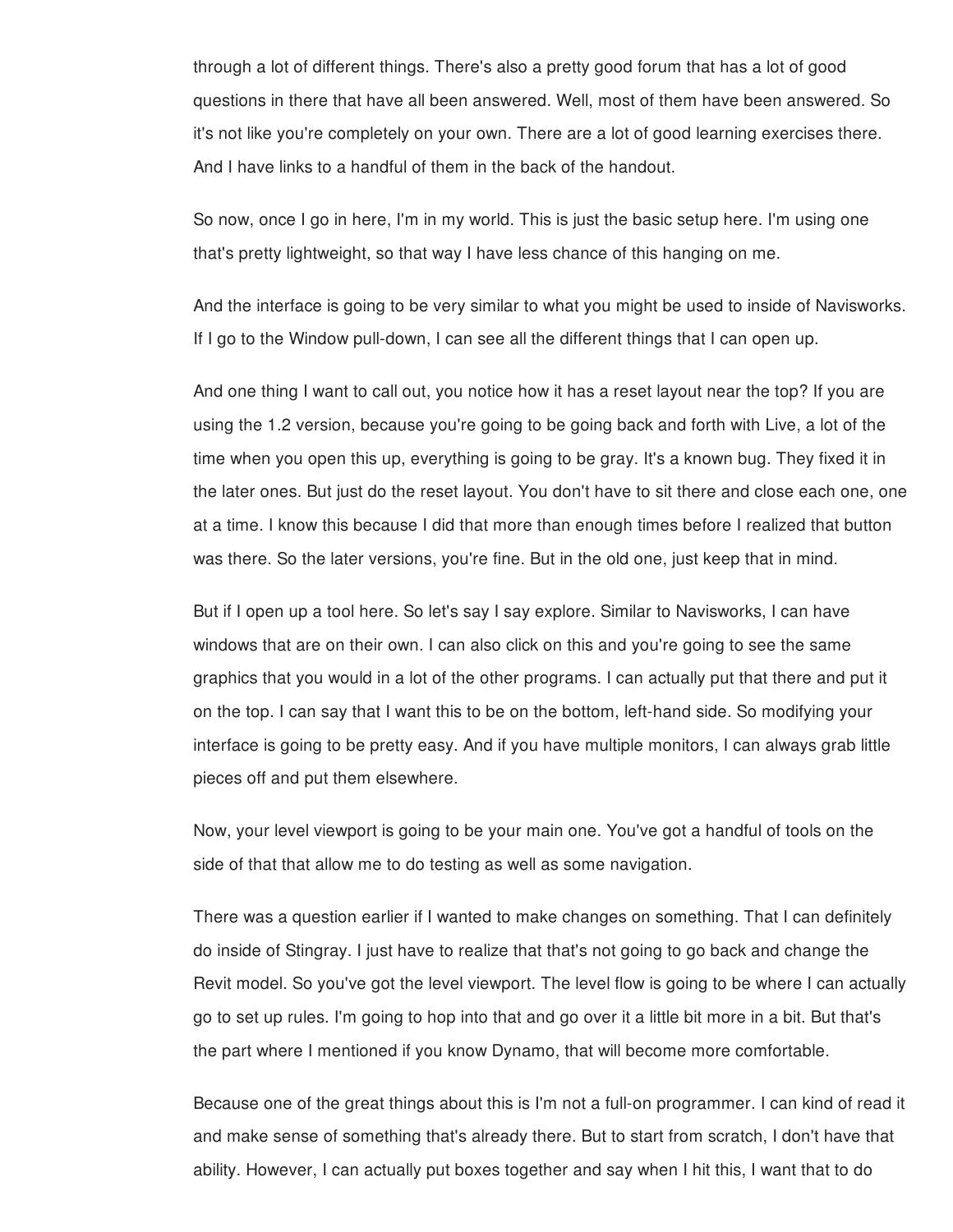this. So you have about 80% of the software at your disposal . using a Dynamo-like node setup. So you can actually take advantage of a lot of different things.

Now from here, you've got your explorer. This is going to show you all the elements that you have inside the level.

Now, what I mean by level is think of this as a Revit project. If I've loaded in a whole bunch of families, but I haven't used them yet, those families are just assets that exist in the project. So they would be in the Asset Browser.

Once I take those families and I put them in the project, so they're actually in use, then they're in the Explorer. So if I see something in here and I click on it, that actually is in the model. So I'm using this. So that floor there is that element there.

Now, you'll also notice how it's grouping things there. I've got entities. I've got units. If I scroll down, I'll have things like lights and cameras. That's by default. It's going to organize things based on-- think of it like Revit-- the category of the object. If this is this, it's going to group it with other things.

Now, that doesn't mean that I have to keep it that way. So what I mean by that is I have the ability to organize this in layers. So I can create whatever kind of grouping I want to make life easier for me. So I can just right click on an object and say, I want to add this to a layer. And then I can compartmentalize it. I can turn it on. I can turn it off. And it makes it easier for me to work with.

Then, you have your ability to create. The create is where I'm going to be using primitives. So essentially, things that already exist. So these would not be where I would go if I want to bring in something from Revit, or Max, or anything else.

If I want to use placeholders, like I just want to put an object here and see how that works or I want to practice, they're great. If I also want to add different things. So let's say I have a project and I want to put a sound over in that corner. Maybe I have a large-scale project and I want to allow my client to walk through at their own leisure. But kind of like with the museumguided tour, when they walk into this room, I want to have an audio clip that explains. Now when you walk in here, this is what we were thinking of. This is why we made these decisions, where you're using this as more of a marketing piece, less of a design. Same kind of an idea. You can create all those different elements. And all of those are going to be under here under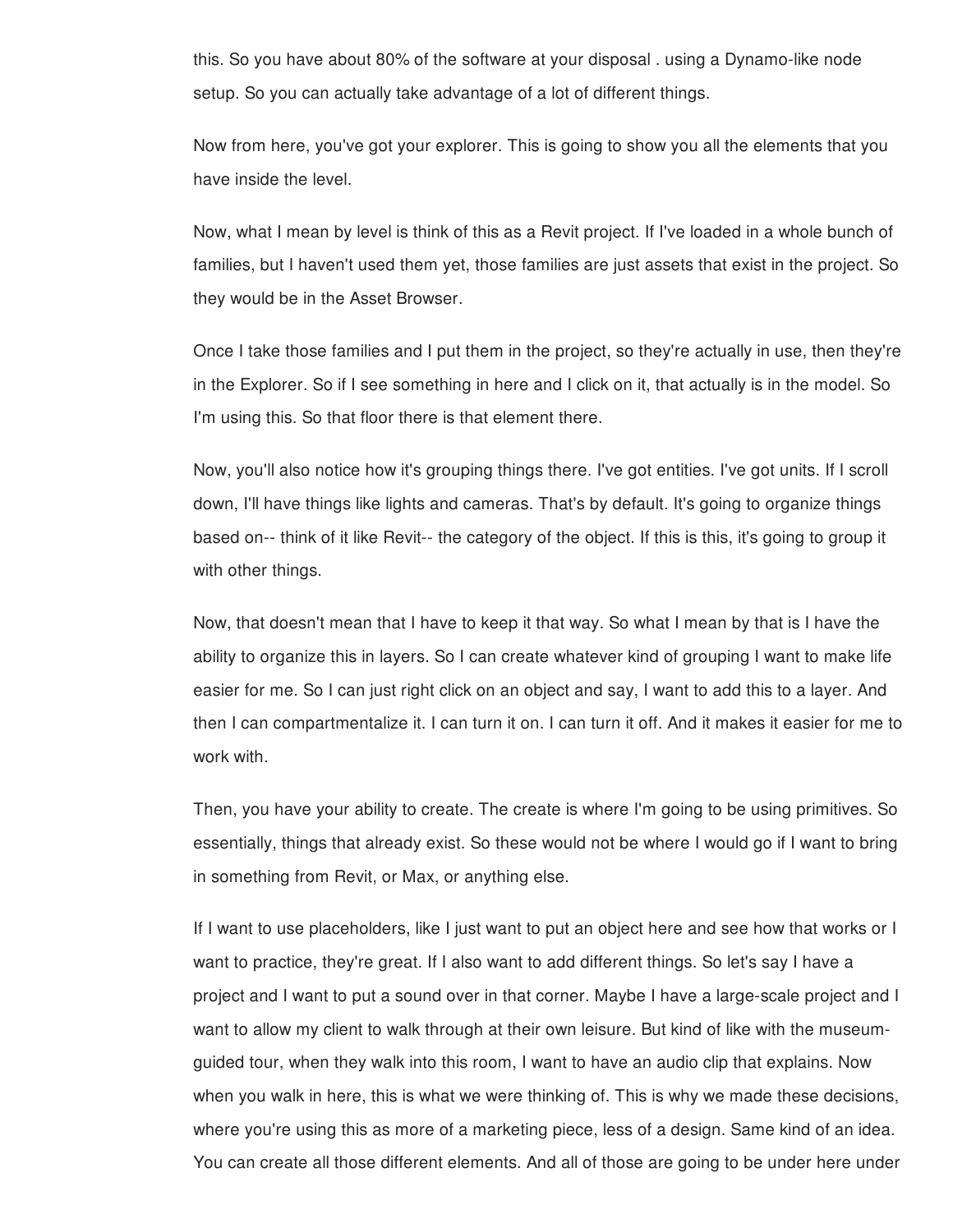the create.

Then, from there, we've got our property editor. Now, this is not an object that came from Revit, so it's only going to have some basic information. But notice how there's a script data at the very bottom.

If this was one of the models that went through Live, that would actually have all the properties. Excuse me, under the script data. So in Live, I clicked on an object. It shows me it's a wall. It's this tall. These are the materials. I'll have that information in there that I can then start to try to connect to or show or print on the screen.

From here, again I've got my asset browser. And I can start modifying things. Again, the tool itself is going to be pretty organized. It's nice and clean. You can or you will be able to save layouts and move them around.

Currently, the Help file says that you can do that, but it's actually not turned on. So the next version is going to be coming out in I think a few weeks. That will finally be turned on in the next version. So if you do want to have different layouts like you can in Navisworks, that will be there. Cool.

So what I'm going to do is I'm just going to go through a couple of different things. So I'm going to make what's called a story. So stories in Stingray are animations. So I'm going to do one that's pretty basic using a camera. Again, I know we're going into this with the idea of, I don't have to do a guided walkthrough. But it's easy to show that.

So if I wanted to animate something where I'm fading out this option and I'm bringing up that option. Or I'm going to have a door do this. Or, I want to actually hit a button and that'll do other things, like it'll modify the model. I would still do that with a story. So I'm just using a camera because it's easy to see visually.

The first thing I'm going to do, I'm going to come over to my Create, click on Camera. And I can actually place that object there.

Once that's placed, I can select [? that. ?] And you'll notice that if I'm looking at this in the explorer, here's my camera unit.

Now over here in the level viewport, I have a couple of the tools. I can move. I can rotate.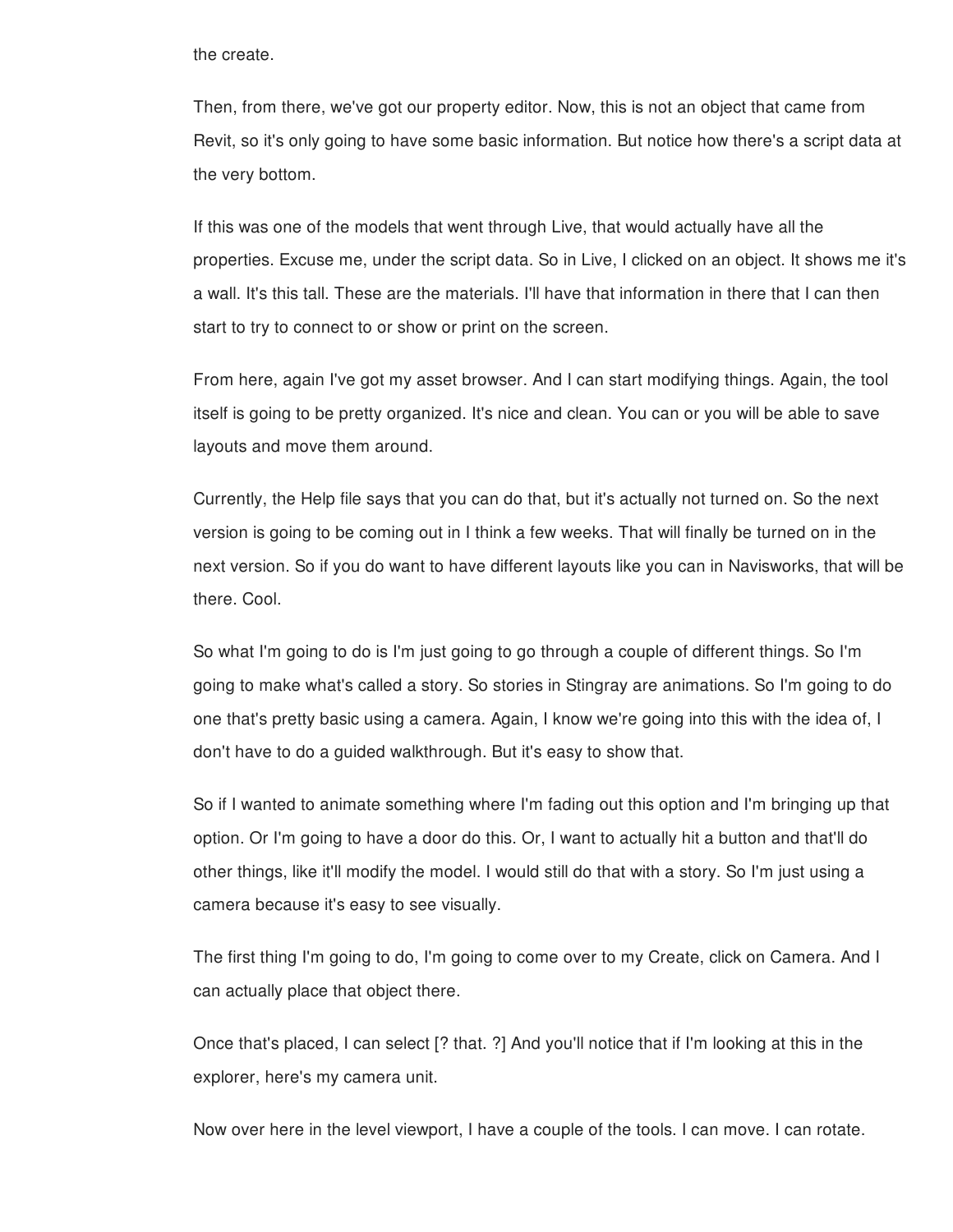So if I want to lift this up and move this somewhere, I can do that pretty easily. I might want to actually know what this camera can see, though. And that's actually pretty easy.

This button up here in the upper right-hand corner of the view, that allows me to sort of tile my views. So I can now actually see this from a couple of different viewpoints. So I'm going to take this one over here and change that from perspective and tell it that I want to look at it from the perspective of that camera. So now as I move that camera around, I can make sure that exactly what I want to be in that view is actually framed correctly.

The other thing with this is that sometimes working in Stingray, especially the first few times you try to navigate, it can be really weird. I'm orbiting and I'm not really seeing what I want. I'm zooming in and it takes forever, or then it moves too much.

If you select an object, you can hit F. And that essentially is Zoom Extents on the selection. So if you hit A, it's Zoom All, basically. So sometimes, I'll just angle the view where I need, hit F, and that'll bring me back around. So that tends to make your life very easy after a while, so that I'm not having to mess around too much.

So from here, if I go into that view, I can orbit it that way. And that actually moves my camera.

Now, what I'm going to do then is open up my storyboard. And this is going to be a lot like creating a story or an animation in either Navisworks or instead of Max. Essentially, what I do is I want to say New. There we go.

And if I have an object selected, it automatically adds it here. I wasn't paying attention and added in the floor. Going to remove that. There we go. So now I've got my camera unit. And pretty much, just set it out how you want.

So I hit a key frame here. Move the key frame out. And then I change where I want this to be. So I can shift this down that way. Make a new key frame. Pan that out. Shift that over that way. And make another key frame.

And if I'm tempted to see what this actually looks like-- come on. Here we go. I can go back to the beginning, hit Play, and actually watch this move.

Now, this is going to be kind of jagged at first. It goes there, stops, and then it will actually move to another location. Let me actually fix that.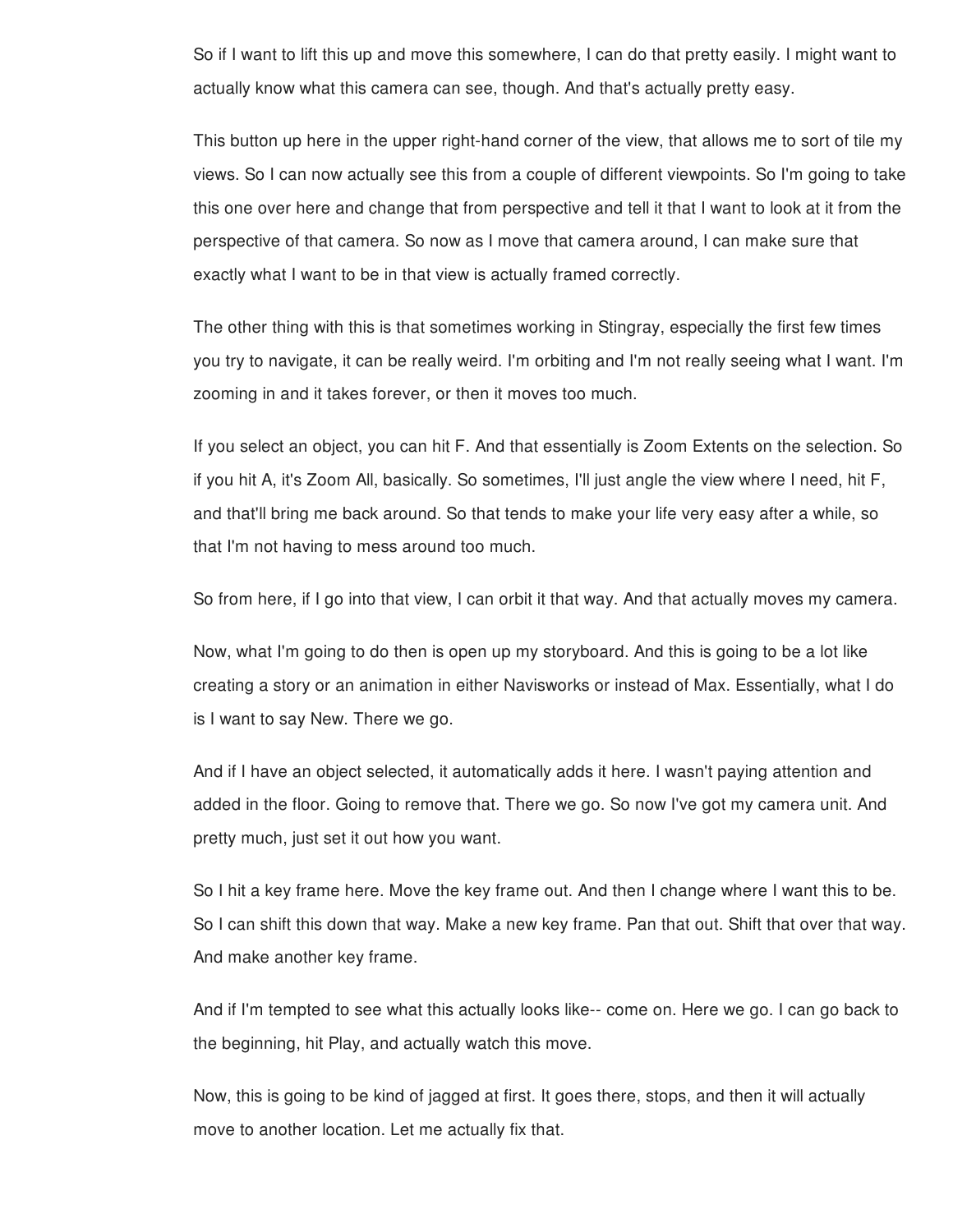So what I can do here is I tell it I want to actually see what's happening. So all these weird, sort of splines are showing me how it's moving in the x, y, and z. And right, now it's kind of going here, and then turning. And then going there.

I can smooth this out by either grabbing all the points and telling it that I want it to do it automatically. Or I can manually grab it and just move it this way.

So if I put this in the middle here, you can see as I change this, that modifies that. So now if I actually look at this, the navigation is going to be a lot smoother. It's not going to hit there and be jagged. It's going to sort of pan around. And again, this is going to be the same regardless of what I'm trying to create the story for.

If I want to do a camera, it's really easy to see that. If I want to do a story for a door opening and closing. So when I get to a certain point, I want this to happen.

If I'm driving a car. I was talking to somebody earlier and they wanted to do it for a site. So when I come up against a certain point, I want the light to go from green to red. At that point, I want it to wait for a minute, and then I want the light to change back. All of that can be done inside of here just by using a story to not animate objects moving, but to animate objects changing their color.

So far, so good? Awesome.

Now, one thing you might run into is that you come in here and you try to make changes and it tells you it can't. If you ever noticed the Live button here is gray, it's not going to let you do anything. It's going to try to lock it down. You just have to hit that and make it active. And now you can start modifying your stories.

So got my story, now I want to modify it. So what I'm going to do is hop into my level. Flow This is that bit that is essentially like Dynamo. So I've got a bunch of them premade in here.

Now, that story that we have is really just a handful of things. I say I want to put in a Keyboard button, and I type in the button that I want to assign to that.

When I hit this button, I want it to actually play the name of the story that I have in there. That's about it. There's not much more to it.

If you just want to do something really simple, you're done.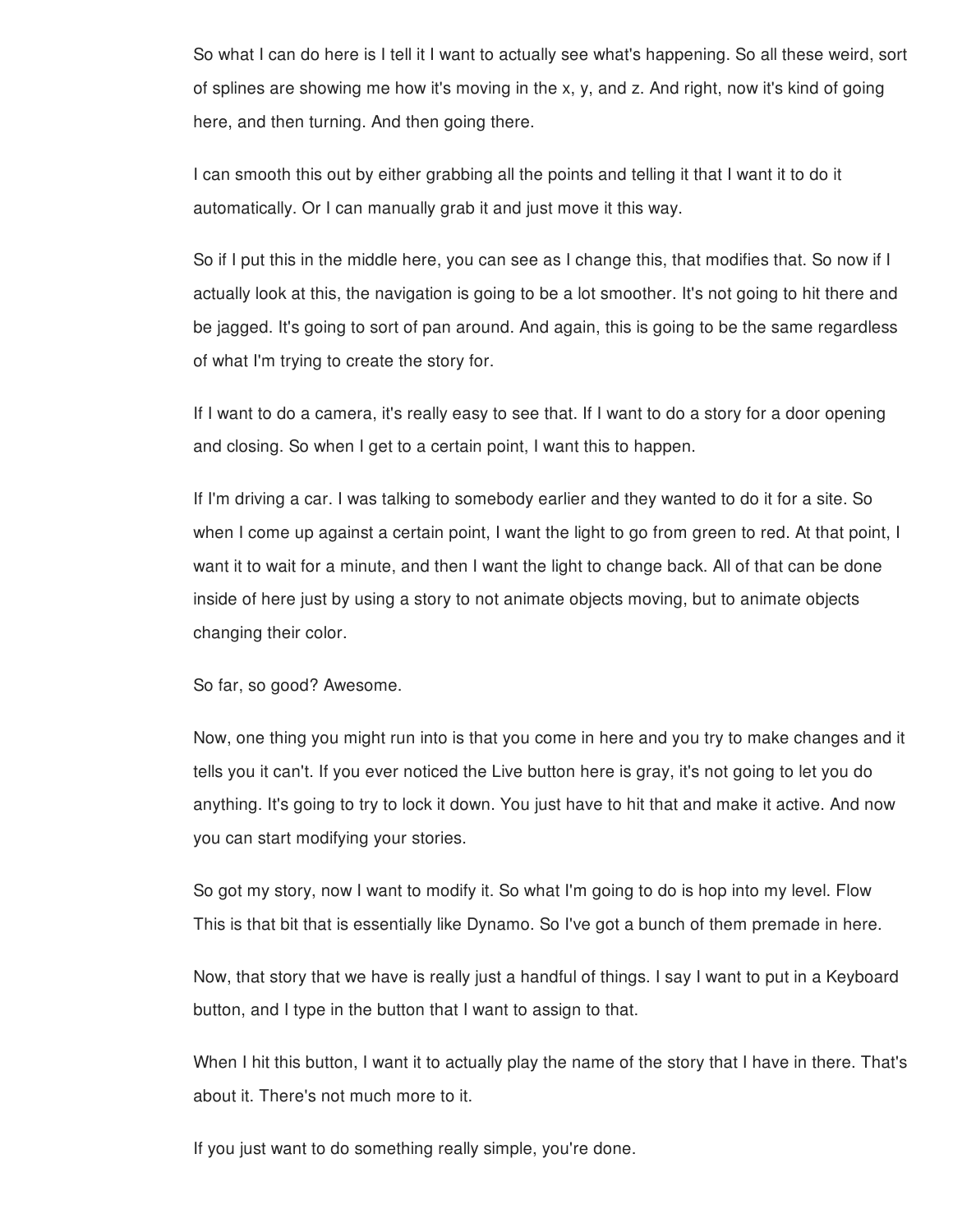What I've got here is a couple of different things where I wanted to actually do this and then go back to the original camera. So I'm going to actually test my level, and then I'm going to come back here and explain how some of the things that the level is doing actually work.

So I'm just going to hit the F8 button. That essentially runs a test of the space that I've been creating. It thinks for a minute. You can see the status when it was running on the bottom there. And now I can navigate the space.

So I can see some objects. If I hit F2, that kind of turns on gravity and you fall. That's not something you usually want to do when you're wearing VR. So I've got a handful of things animated in here. So I can see a couple of little cylinders. And I've got two steps over on the side.

So at the moment, what I've got is I've got the letter T keyed to a handful of materials on that object. So every time I hit T, It's going to cycle through just a handful of colors and change that. I've also got G set to that element there. That turns it on and off.

So let's say I have a model and my focus here is to start showing mechanical systems. So I can walk through the space, hit a button, and that'll actually change the walls or the ceiling to be translucent. So I can start to showcase and explain, this is what's happening with our pipes. This is what's happening with our ducts. So I can actually go through things like that.

The other option that I mentioned before is sort of a stoplight. In that case, I might want to have a trigger. So if you remember when we were in that space, there was sort of that yellow bar or that yellow wall. That essentially was a trigger zone. So whenever I walk through that-- if I can walk through it. There we go.

So as I go back and forth in that, that's doing the same thing that I did before with the key. So rather than me having to physically touch something, it knows that once my character, the camera that I've got, walks into that space, it should do something. In this case, I told it to modify the visibility of an object.

And then the other thing we have is a really bad video that I did earlier. But it's set to actually play the video. And then once the video is finished, to go back to the saved view from before. So just a couple of things. Yep.

**AUDIENCE:** Just to clarify, that's an actual movie file that's playing?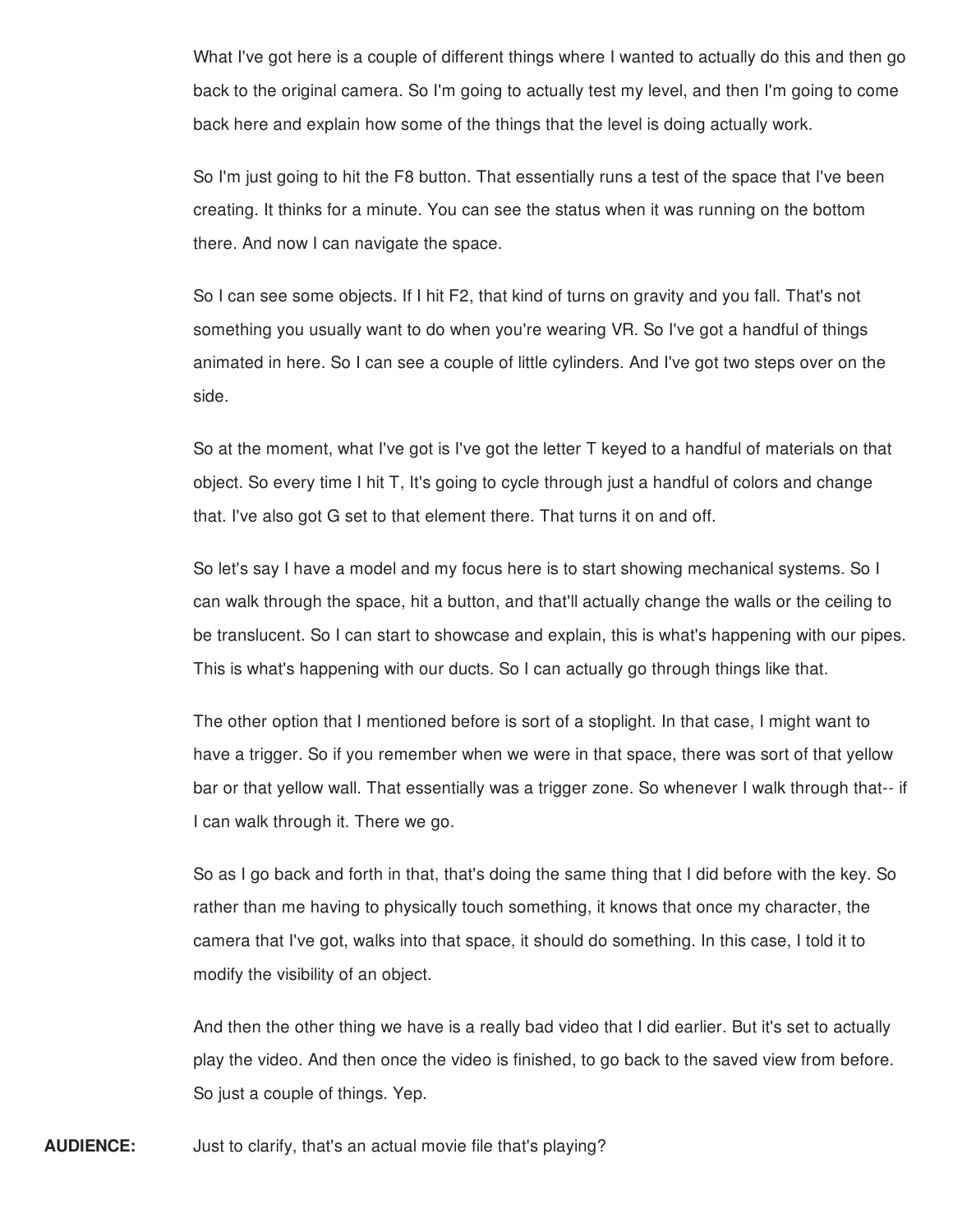| <b>PETER</b>     | Not a movie file, no. That story that I created, I created another one earlier just so I had           |
|------------------|--------------------------------------------------------------------------------------------------------|
| <b>MARCHESE:</b> | something pre-canned.                                                                                  |
| <b>AUDIENCE:</b> | Right. So why'd you call it a video?                                                                   |
| <b>PETER</b>     | Force of habit, sorry.                                                                                 |
| <b>MARCHESE:</b> |                                                                                                        |
| <b>AUDIENCE:</b> | Just checking.                                                                                         |
| <b>PETER</b>     | No. Good question. Sorry. I have to be careful about what I say.                                       |
| <b>MARCHESE:</b> |                                                                                                        |
| <b>AUDIENCE:</b> | I have a question.                                                                                     |
| <b>PETER</b>     | Yes.                                                                                                   |
| <b>MARCHESE:</b> |                                                                                                        |
| <b>AUDIENCE:</b> | So is there a player or some sort of [INAUDIBLE]                                                       |
| <b>PETER</b>     | Kind of. The question for everybody is, do you need a player to actually show this? The thing          |
| <b>MARCHESE:</b> | for that is unlike Live, where I'm just running sort of a file, this is going to be creating an actual |
|                  | game engine. So once I get to that point where I'm sort of ready for it, I'm going to deploy that.     |
|                  | And I'm going to get to that in probably about five minutes.                                           |
|                  | So from here, I've got my level stories. So that one that I did before where I walked back and         |
|                  | forth, all that is is saying that once that level is loaded, I started things up. I want you to create |
|                  | that trigger and turn it on. And then as I walk through this, I'm going to toggle this. So it's true   |
|                  | or false. And that's telling that the visibility of the object is a true or false.                     |
|                  | The keyboard button on there is just for me to test it to make sure things are working. So that's      |
|                  | not necessary, but I like to do that to at least see that the visibility works before I start walking  |
|                  | around. So again, that one's pretty simple. I'm just walking back and forth. And it's doing            |
|                  | something based on those.                                                                              |
|                  | If I come up a little bit, that's the visibility toggle. Basically, the same thing as before with the  |
|                  |                                                                                                        |

trigger. But now rather than the trigger, it only has either a button on the Xbox controller or the keyboard. Where things start to get-- I don't want to say messy-- just more complex is when I come over here and I start looking at the material toggle. So this one does a couple of things.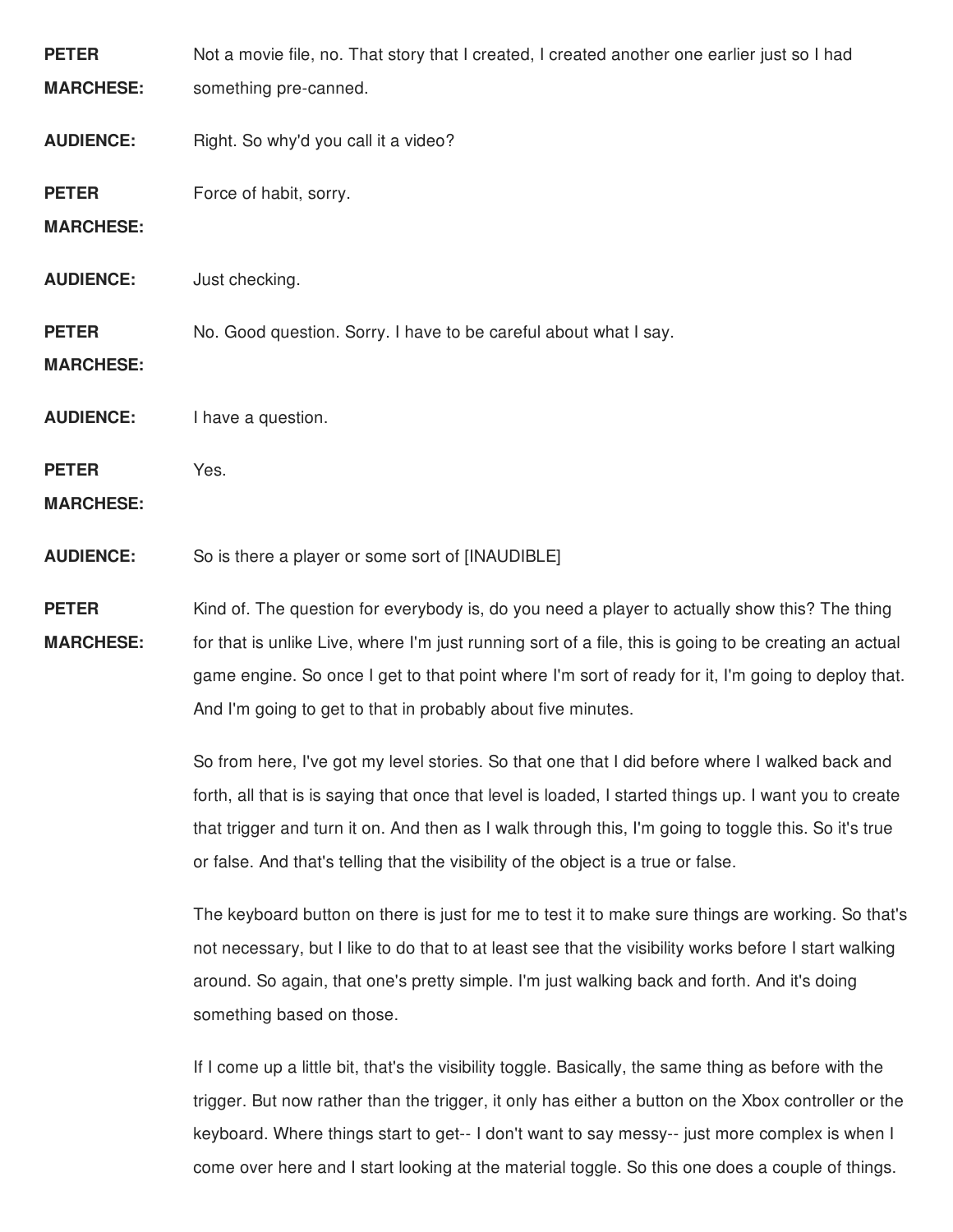Number one, it's actually going to be saying that every time I hit this button, I want to cycle through a number. And whichever number that is, I want you to use this material.

Now, the cool thing about this is that there's a lot of nodes here that I can work from. So I can say add node. And I can pick from these.

More than likely, you're not going to know where to find stuff at first. So there is actually a tab function, so I can say like unit. And that'll show me all of the nodes that has that name. This is important to know because most people, including myself, think that that Search button in the upper corner is actually searching the nodes. What it's searching is the layout that you've built so far.

So if you have a bunch of these things and you're trying to find-- I know I did one of these that used a button for button. Where's the button? I can search in there and it'll find which node is already placed. Tab searches from the available nodes to actually utilize.

The other thing that's helpful is if I click on this, notice how these have different colors? Once I click on the background, it's only going to show me the nodes that are applicable and can connect to it.

So if I'm trying to figure out, OK, well, I'm starting to learn this and I'm getting somewhat comfortable. But I don't know why it won't let me use certain pieces. I'm not sure what the logic is.

In that case, sometimes it's easier just to click on that and come up. And that'll show me the specific ones that can work with it.

Now, this thing here is not a normal node. But the nice thing about this is that the coding in here is pretty basic. So this is actually something that's custom that's brought in here. And it's really just a couple of lines of text. All of that's in the handout, so don't worry.

And then the other thing that's nice is that once I've got this working-- this is one project. I want to use this in other projects. There is no export for the level flow. However, all I need to do is select it, copy that to the clipboard, and open up a text editor. Whether it's Notepad, Notepad++, it doesn't matter. I can paste it into that. And that will actually save all of the code of this flow. And then at that point, I can go to another project, now or anytime later, copy and paste the text from that text file into the level flow of that new project. And it'll replace all of it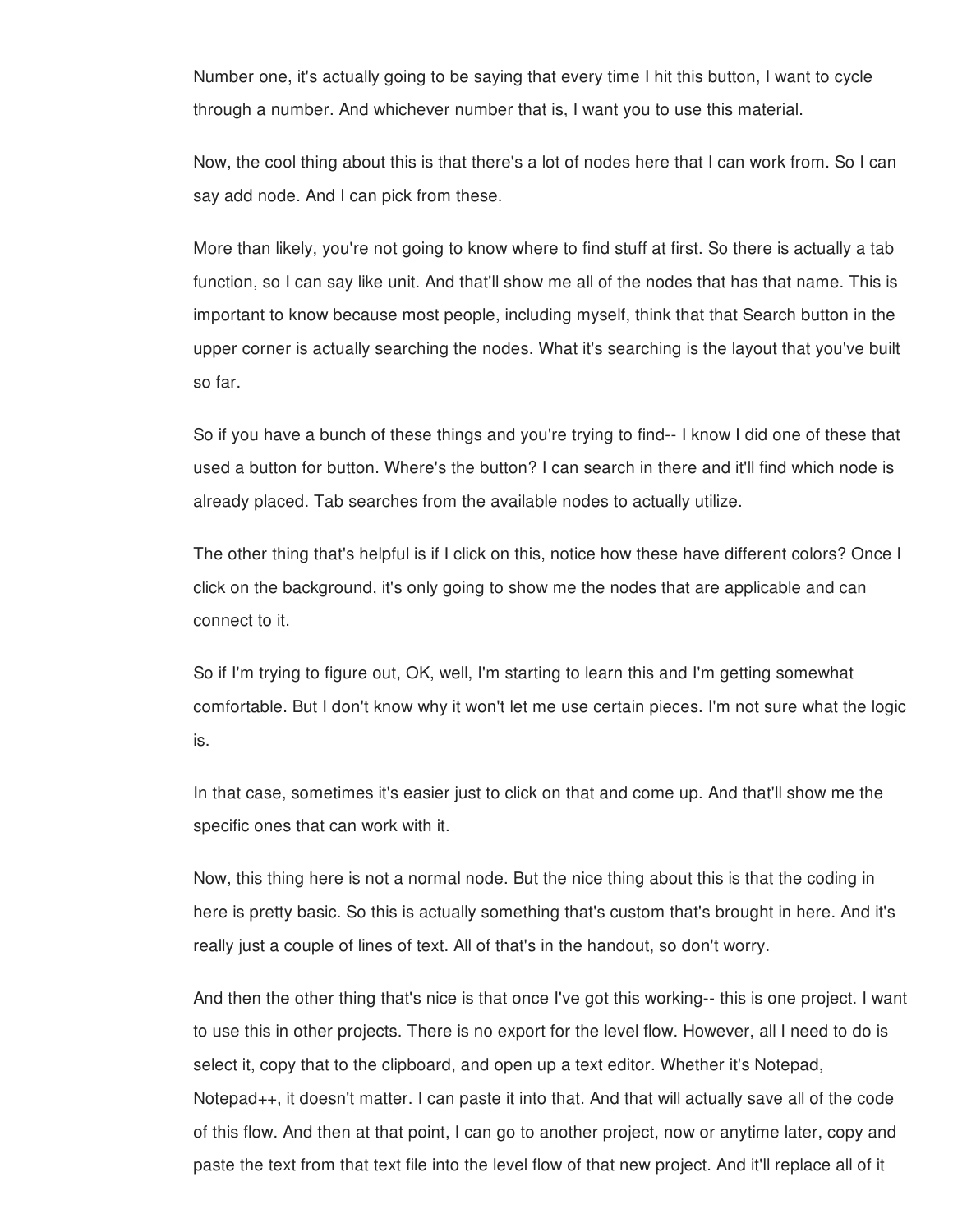for me. Not everything might work. Because sometimes, things are calling specific objects. So I might have to do-- similar to Dynamo, select the appropriate one in this project. But that way, I don't have to sit there and have a printout and say, OK, I need this one. Where was that again? I can just sort of make templates of all the typical level flows that I might be utilizing, and then I can save those and grab the ones that I need when I need them. Cool.

Now from there, one last thing here. You've got create and you've got lights. And there's a handful of different kind of lights that you can actually work with. There we go.

If I can actually-- there we go. So you've got a bunch of different lights that you can work with.

Now if you're bringing a file in from Revit, there's a few things to keep in mind. If I have the lights in the file, the active file that I export, those will come across.

If I have a linked file, like if I'm in the [? arc ?] and all my lights are really in the electrical file, it's going to bring in the geometry. It will not bring in an actual light-emitting element, though. So copy those into the main one or export out from the electrical.

The other thing is if all my lights have actual light values, they're not sort of a standard light. Those aren't going to work. But again, there's some scripts available. I have a link to a forum post that has it there, that can translate all the lights.

So if you have a real project with like 300 lights and you're kind of like, OK. I'm not even going to try this. That script can automate that process of converting from one to the other. So it speeds up the process. But I can modify my lights. I can place my lights. I can turn them on and off. And I can actually set things up so that my view looks correct. So you'd have a lot of different things that you could modify in here.

And outside of just the lights, you also have the overall space that you can change how things look. So I can turn on my shadows and say, how far away are those shadows going to turn on? I don't need a shadow that's 400 feet away. So that way, it'll make it run a little bit faster. It's trying to draw less objects. This allows me to modify the overall space and the overall view. So

If I'm trying to modify and say, you know what? I want this to have a dusk look. I want it to be a little bit orange. I might come in here and start to modify what the tints are. And that will give it an overall light value.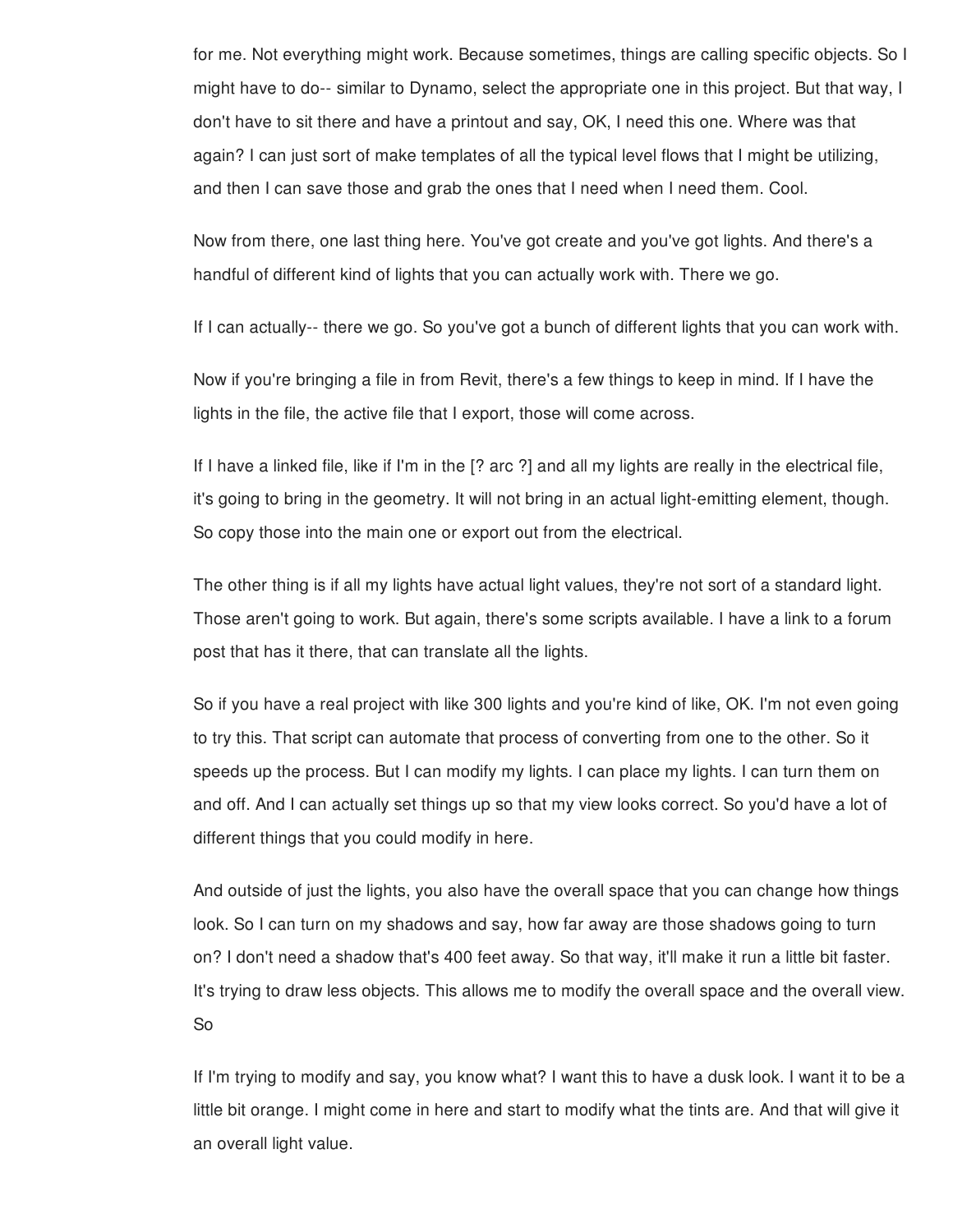And then once I've dialed everything in, if I want to do a last test, I hit this button here.

Now, the one that looks like the green play, that's what I hit with the F8 before. That allows me to test my project.

If I click on the one that looks like a controller, that actually runs the project. Essentially, builds it.

What that means is that it's going to actually build all the pieces. So if I actually have an overview or a menu that's been created, I can actually see how everything's going to work. I can hit Start, and then I can navigate through everything else there.

Now, Stingray comes with another program, Scaleform, that allows you to build overviews or interfaces. So what I'd like to do is when I send this to somebody-- so the question before was, how does somebody actually view this as their viewer? No. What I'm actually going to do is create an executable file. They'll double click on that and it will open it up.

And if I want something that's branded. You know, this is my company name. This is what we've done. Maybe I've got different options, option A or option B. Or I want to say, where in the building do I want to start? Or maybe what I'm doing is I'm sending this as almost a portfolio. Rather than levels or start and quit, I could have multiple projects in here as different levels.

And I can say, OK. Well, this is one of our offices we've done. This is a hospital. And I can have the buttons there that will load the requisite one to show off the kind of work that I've done. So this is sort of like one of the main last tests to make sure everything actually works.

And then from there, I'm going to go to my Deployer and choose, what am I actually deploying this to? So at the moment, I've got Windows-based. That's going to create an EXE file. It's actually quite easy. I basically tell it what folder I'm going to. So what folder I'm going to.

The configuration is going to be typically release. You don't really need to know too much about that. If you're doing debugging, things aren't quite working. I'll change it and it gets me more data to find out why it might not be working.

If you're going to be publishing this to an iOS device though, whether it's a Mac or to an iPad, you will actually have to have a Mac available to run things on. Otherwise for the Android setup, you're just going to have to have the SDK installed and you can do that. But you can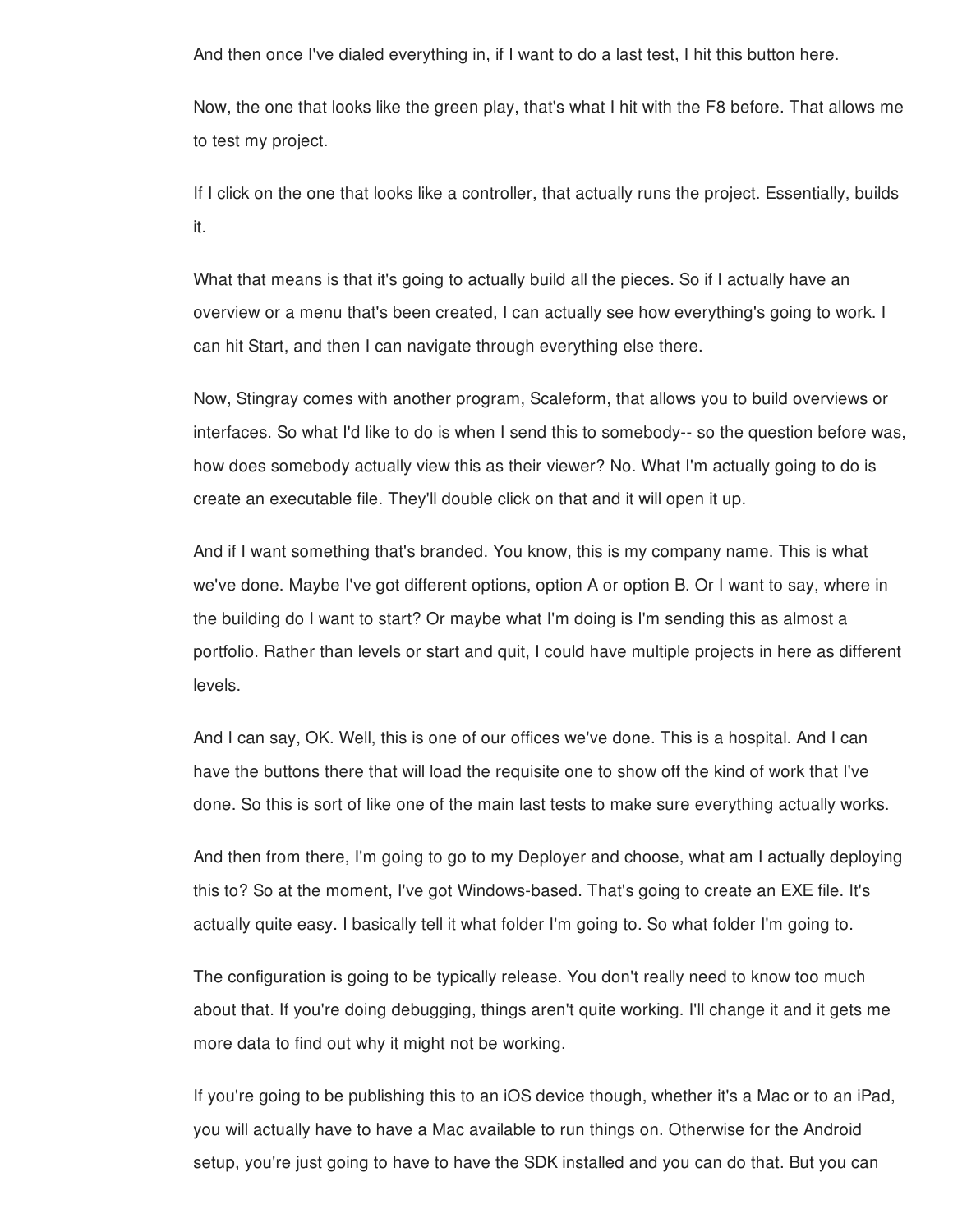actually connect directly to your PC and push it to that to test it and see how it works.

But when I'm getting ready to send it out, I do that. Give it a folder. Have it go out. It creates the folder, copies all the information in there, and creates an EXE. And for the most part, all you ever need to do is maybe zip that up, give it to somebody, and that's it.

Most computers are going to have the DirectX necessary to play it. If you are worried about someone not having that, then you can start to say, I'm going to make a package that will install it for somebody, and include all that.

So far, so good? Cool. [INAUDIBLE].

Awesome. OK. Well, I knew something had to go wrong at some point, right? There we go. There we go. Cool. Couldn't be too easy.

So essentially, what did we do? So we talked about how we can go from a Revit model into something that was very simple, very stress-free, and very easy to navigate. We also talked how we can go from that same Revit model into something that's going to be a little bit more stressful, but will offer a lot more flexibility and a lot more freedom. So it just depends on what you're trying to do.

So the nice thing is Stingray you can get on its own. When you do get that, it is going to come with Maya LT. Otherwise you can actually just utilize that on its own and connect to something like Max or any other tool. But if you do have Stingray and Live, you have that opportunity to go through that workflow. And it will streamline all the content and deliver it that way.

So last thing, Autodesk does want your feedback. I definitely want your feedback, especially if it's the top one. So more people that put that in, I definitely appreciate it. Definitely looking for any kind of comments, suggestions, ideas, things like that. But otherwise, thank you very, very much for your time. And if there's questions, glad to take them.

### [APPLAUSE]

Thank you very much. You had a question though. Yep.

**AUDIENCE:** [INAUDIBLE].

**PETER** I'm sorry, one more time.

**MARCHESE:**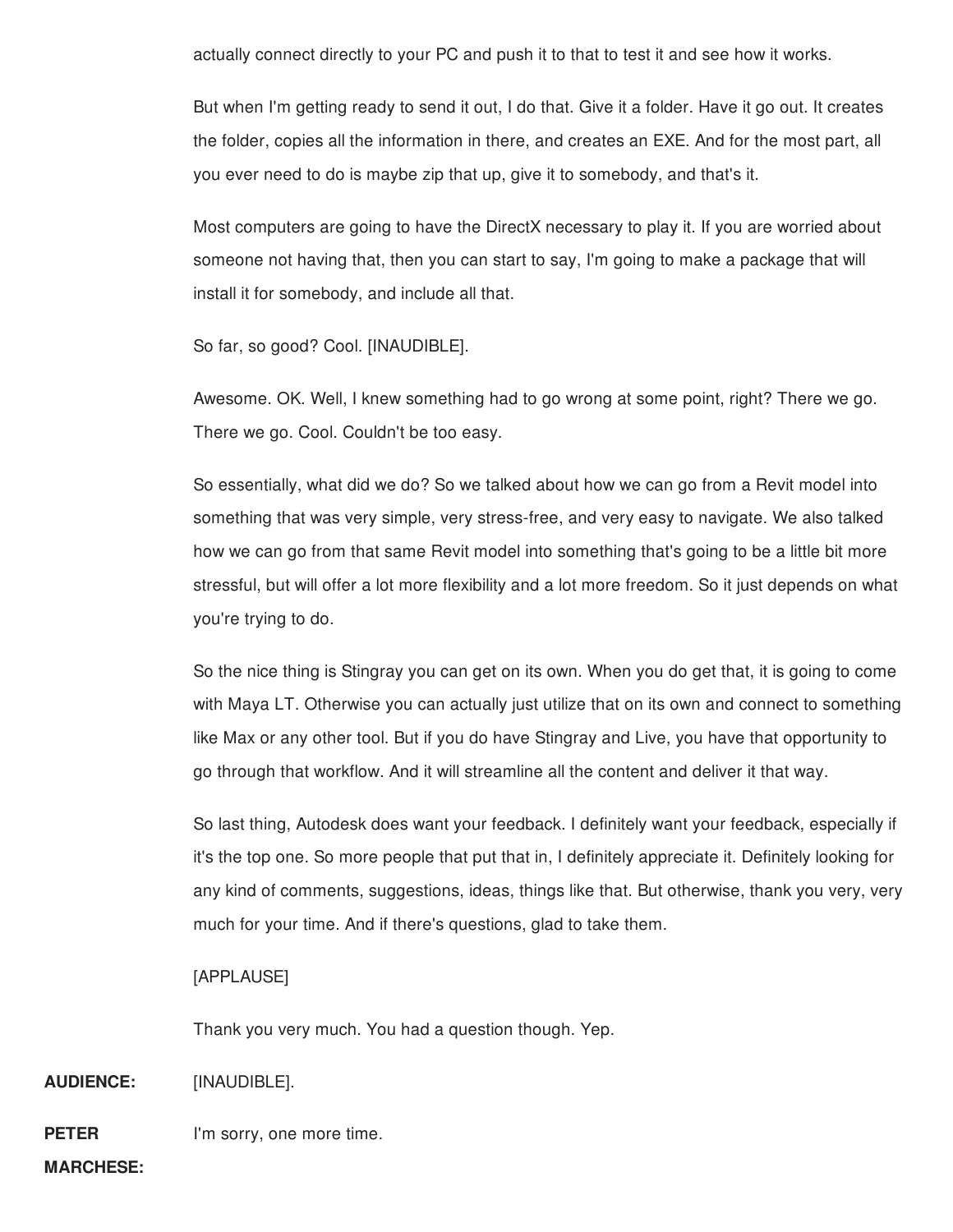**AUDIENCE:** [INAUDIBLE].

**PETER MARCHESE:** The question was if I've exported from Live and opened it up into Stingray, do all the animations from Live come across? Yes, but you're not going to see them in the level flow.

> So that way, I can take it from Live. That's part of the global properties that I'm bringing across. So as long as I take that, bring it over, and make some modifications in Stingray, I can push that back. Again, make sure you're staying in 1.2 to do that.

Also not everything from Stingray can go back into Live at the moment. There's a handful of things that it currently doesn't support. So you're not going to be creating like a whole nother UI on top of it. It's not going to allow you to create-- like if I hit a button, certain things to happen. So you're calling things based on the level open.

So if you want to embellish things by having animations on a billboard or on a TV, or people moving around the space, they're just automatically doing that. You can do that. But you're not able to at the moment have like a button press to embellish or add more.

Any other questions? Yep.

**AUDIENCE:** [INAUDIBLE].

**PETER** Honestly, I'm not sure. I thought everything was available for education.

**MARCHESE:**

**AUDIENCE:** [INAUDIBLE].

**PETER MARCHESE:** OK. I believe the Live guys do have a booth downstairs. I would definitely bring that up with them. If anything else, you can ask-- ask that question on the AU page for that. I'm having a meeting with some of the guys for Live tomorrow and that'll remind me to ask that, and then I can publish the answer.

**AUDIENCE:** Great. thank you.

**PETER** No problem. Yep.

**MARCHESE:**

**AUDIENCE:** So you indicated there was some [INAUDIBLE].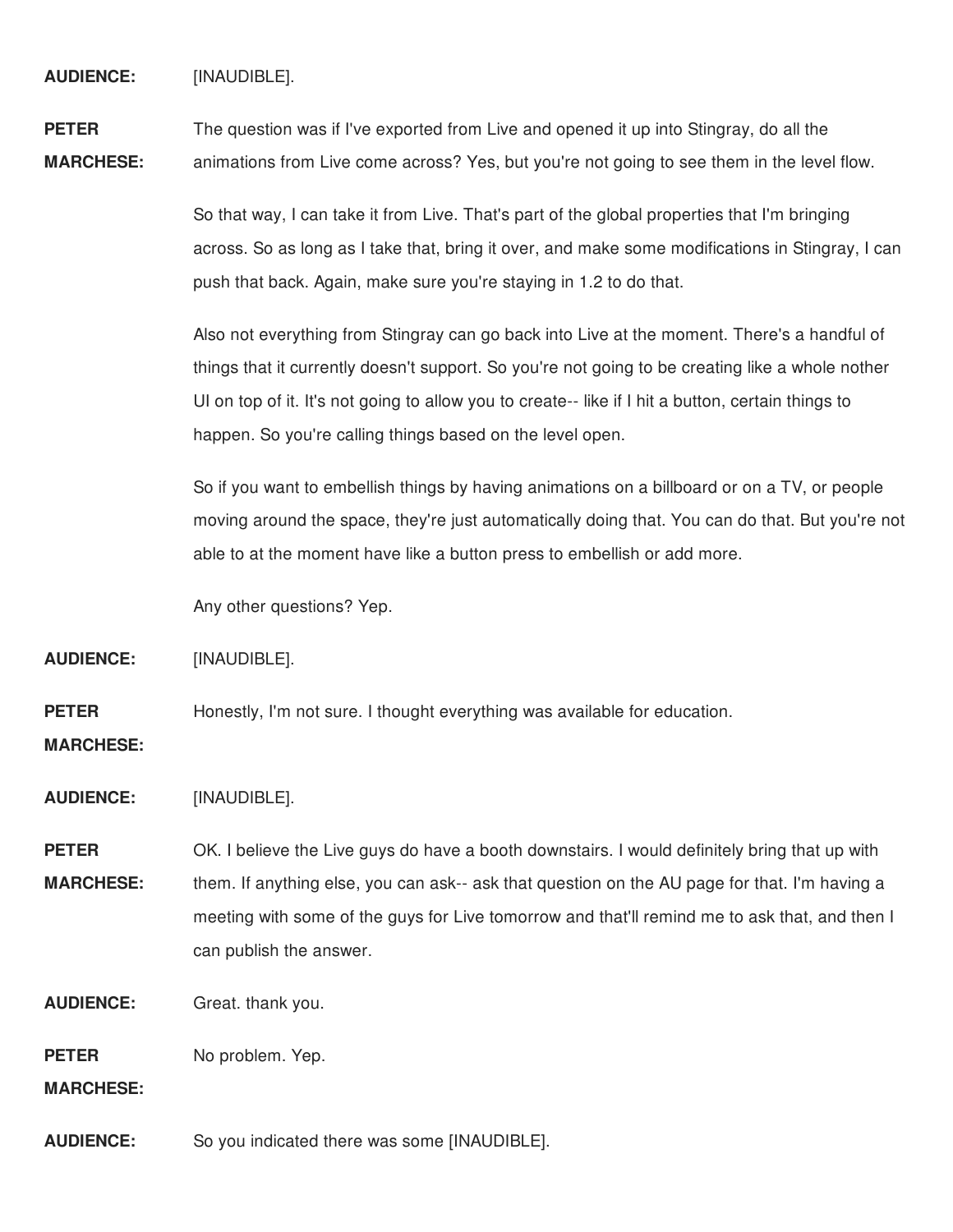**PETER MARCHESE:** The bidirectionality is-- there's two of them in this workflow. So one of them is Stingray to Max. So I can take my models-- I actually closed it.

> So if you right click on an object in the Asset Browser in Stingray, one of the options you get is to send to Max or to send to Maya, depending on which one you choose to work with.

**AUDIENCE:** [INAUDIBLE] Revit?

**PETER MARCHESE:** It doesn't go back to Revit, no. So if I'm in Max, then I can send it back to Stingray. The other bidirectional would be if I'm going from Live to Stingray, and then Stingray back to Live. But none of it's going to go back and modify your Revit file. At least as yet.

**AUDIENCE:** [INAUDIBLE].

**PETER** No problem. Yes.

**MARCHESE:**

**AUDIENCE:** [INAUDIBLE]

**PETER MARCHESE:** Right now, it's only recognizing standard materials. So going through the cloud process for Live bakes pretty much everything onto it. So it doesn't have to worry if you have, like multiple layers or setups.

**AUDIENCE:** [INAUDIBLE] Stingray?

**PETER MARCHESE:** Yeah. You can bake it into there. Or you can actually send it back and forth or tweak it.

There's a few different kinds of materials I know it has problems with. And honestly, I'm not sure if those two are one of them. The standard materials are the safest, though.

> From what the guys on the Stingray team keep saying is that right now, it's optimized for-- not collaboration, but for the ability to go back and forth as opposed to performance. So they are basically going for the lowest common denominator at the moment as they get everything built up. Yep.

**AUDIENCE:** What happens with the doors you export to Stingray from Revit?

**PETER MARCHESE:** If I'm going from Revit to Max to Stingray, it's just an object. If I want it to animate, I have to build that in there. But if I go from--

**AUDIENCE:** One by one? Or, do I have [INAUDIBLE].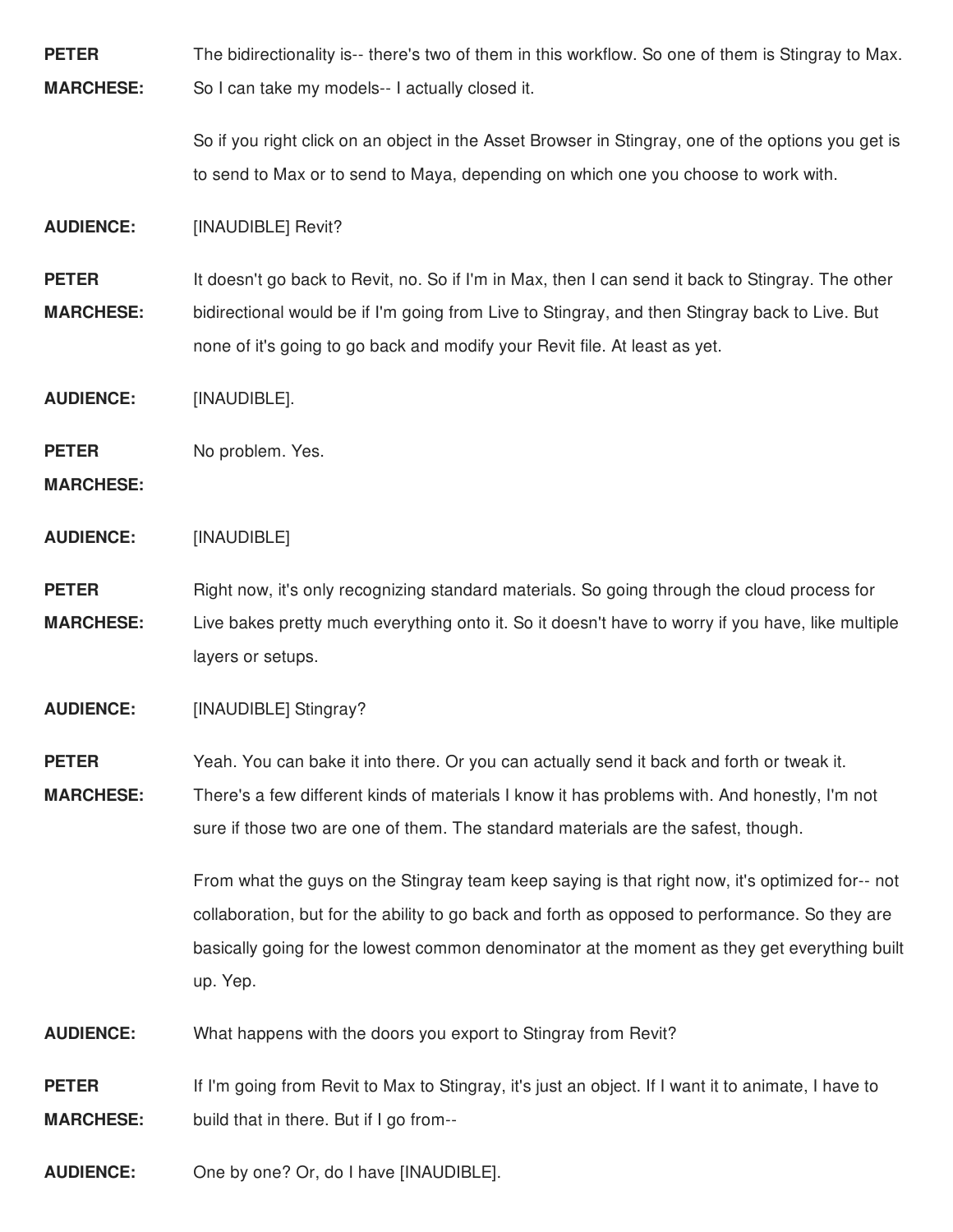**PETER MARCHESE:** That depends on how you export it. So if I go from Revit to Max, and then from Max to Stingray as one big FBX, it's one huge object. So it's going to be kind of-- honestly, a pain in the ass to set up. You can do that, but it's not fun.

> I'd rather either export from Revit as-- OK, groups. Or export from Revit into Max, and then send to as those groups. That script that I mentioned from the class yesterday, that actually automated the process similar to what Live would do in that it exports everything out as its own unit. So that way, if I grab a door in Stingray, it's just that door. As opposed to-- boom, it's one big group or block. So understanding what you want it to do and how you export it is going to be helpful.

**AUDIENCE:** [INAUDIBLE].

**PETER MARCHESE:** Honestly, I don't know. I haven't tried that yet. Most of the stuff has been just from Revit and there, and then me scurrying around and setting everything that I need to happen inside of Stingray. So I haven't tried that to be honest. Yep.

**AUDIENCE:** [INAUDIBLE].

**PETER MARCHESE:** That model that I was using, it uploaded it in about maybe two minutes. I have had some times where the processing is longer. It's kind of like if you're doing the cloud render. Sometimes, it's light and not everyone's on it. Other times, it seems like everybody in the world has a project that's due now. But most of the time, it's pretty easy.

> I have more trouble with the internet speed in terms of downloading it or uploading it than I usually do on their end. But the more complex the project is, the longer it will take to process.

**AUDIENCE:** [INAUDIBLE].

**PETER MARCHESE:** I haven't run into it yet. There's definitely a maximum file size on the iPad. Anything over 100 megs is kind of flaky on that. But I've uploaded-- the largest one I've done as a single file was 400 megs. And again, it took a while, but it finished it. It didn't like it on my laptop. But on my desktop, it was OK. It does depend on what you're running on.

**AUDIENCE:** So when you update [INAUDIBLE].

**PETER** Sorry?

**MARCHESE:**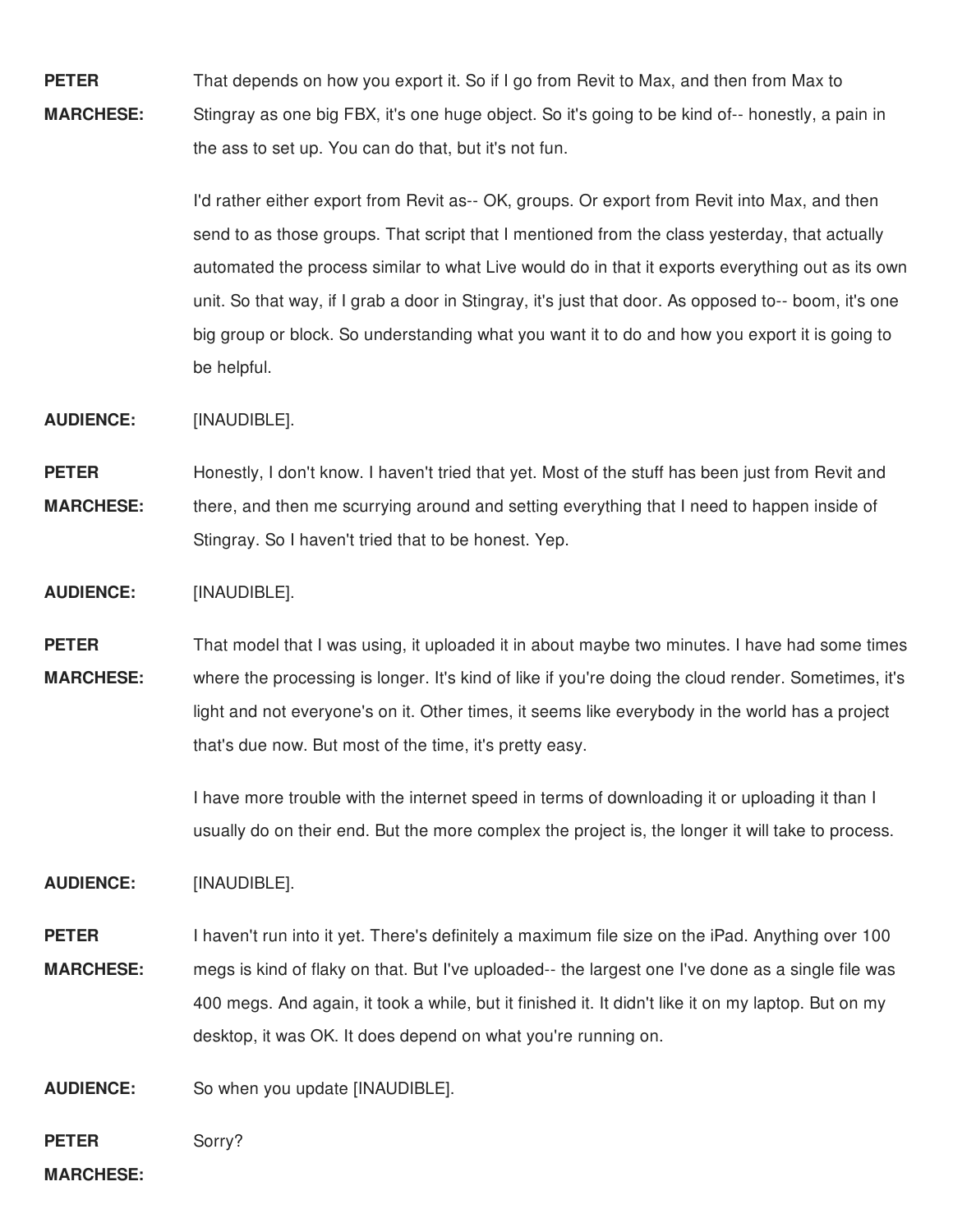- **AUDIENCE:** If you have to update a model-- [INAUDIBLE]. Does it come all the way through and all that stuff is just attached [INAUDIBLE]?
- **PETER MARCHESE:** I would say it depends on how you've exported it. If I'm going from Revit to Max and I'm divvying things up. So I'm upping groups. It's going to update the same file. So the element that is inside of Stingray-- it's essentially an FBX usually.

So like your question, if I'm exporting all my doors as individual pieces, I'm still updating that specific one. So anything that I've assigned to that one to happen before will continue to happen on the newer version of it.

But if I'm keeping, like it's one huge file, that individual instance that I've had to dig through to get to, then I might have problems.

**AUDIENCE:** What if you go from Revit to [INAUDIBLE]?

**PETER MARCHESE:** It's going to actually break everything up because of that process as individual pieces. It's a lot easier to deal with. Then, you have to worry about the versioning and then updating the file.

**AUDIENCE:** Do [INAUDIBLE]?

**PETER MARCHESE:** If you've got it, yeah. It's going to make it a lot easier on the materials and breaking up the file. So you have to be using Revit for it, though.

> I know you were in the class yesterday. For the one with InfoWorks? Yeah. So if you're using InfoWorks, then, OK. You're going be going from FBX out of there and then into Max. But if you have the Revit file, yeah. I'd use Live.

**AUDIENCE:** [INAUDIBLE].

**PETER MARCHESE:** It's baking everything in the cloud. You're basically just going to get one big LVMD file. But if you open that up in 7-Zip or in a zip editor, it's going to have all the materials and maps inside of there. So all of the textures as well.

**AUDIENCE:** [INAUDIBLE].

**PETER MARCHESE:** Oh, the light map? Sorry. Yes. But they're not going to be automatically big but you can bake it in Stingray and then send it back into Live. Yes.